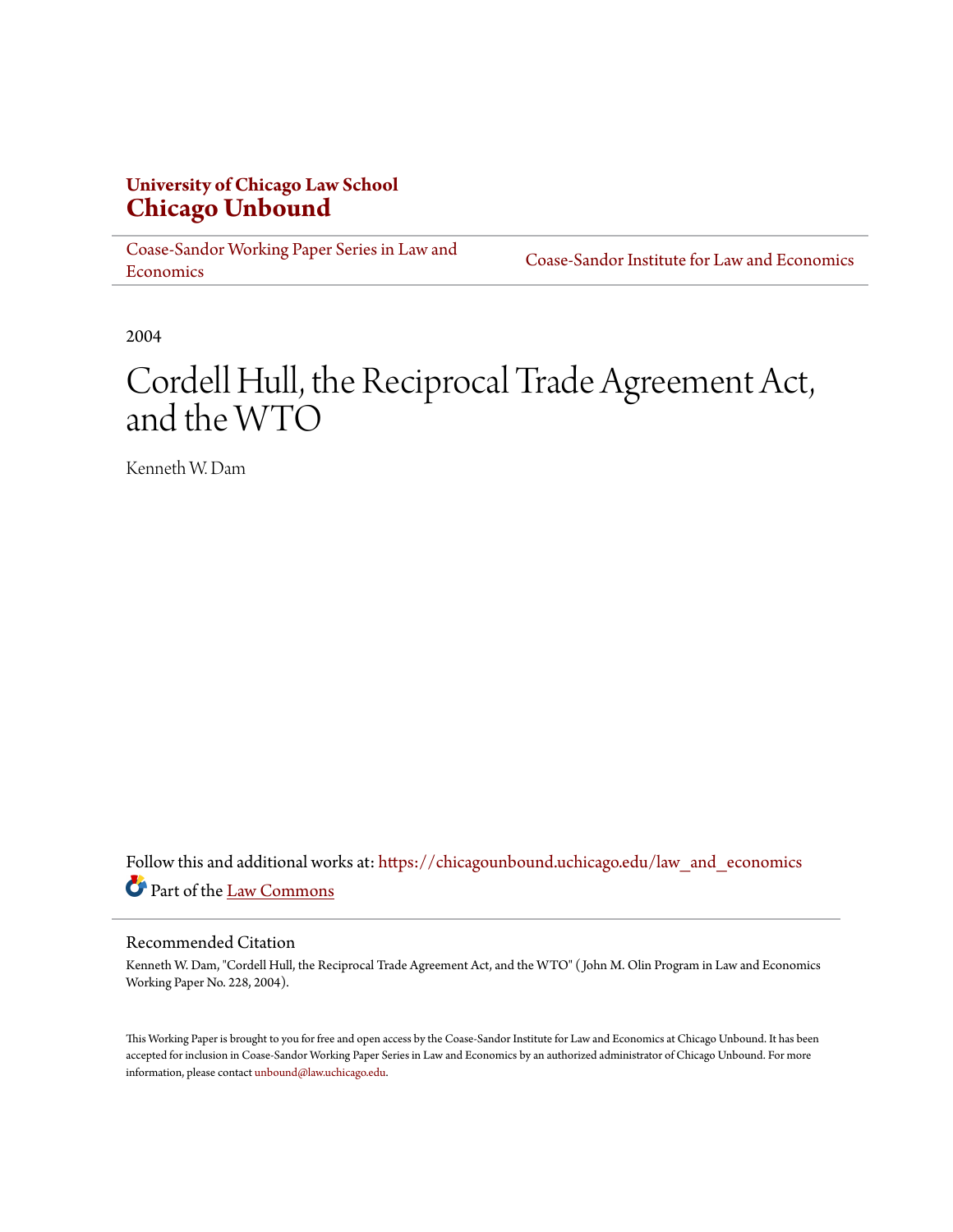# CHICAGO

### **JOHN M. OLIN LAW & ECONOMICS WORKING PAPER NO. 228 (2D SERIES)**



# Cordell Hull, the Reciprocal Trade Agreement Act, and the WTO

*Kenneth W. Dam*

## **THE LAW SCHOOL THE UNIVERSITY OF CHICAGO**

October 2004

This paper can be downloaded without charge at: The Chicago Working Paper Series Index: <http://www.law.uchicago.edu/Lawecon/index.html> and at the Social Science Research Network Electronic Paper Collection: [http://ssrn.com/abstract\\_id=604582](http://papers.ssrn.com/sol3/search.taf)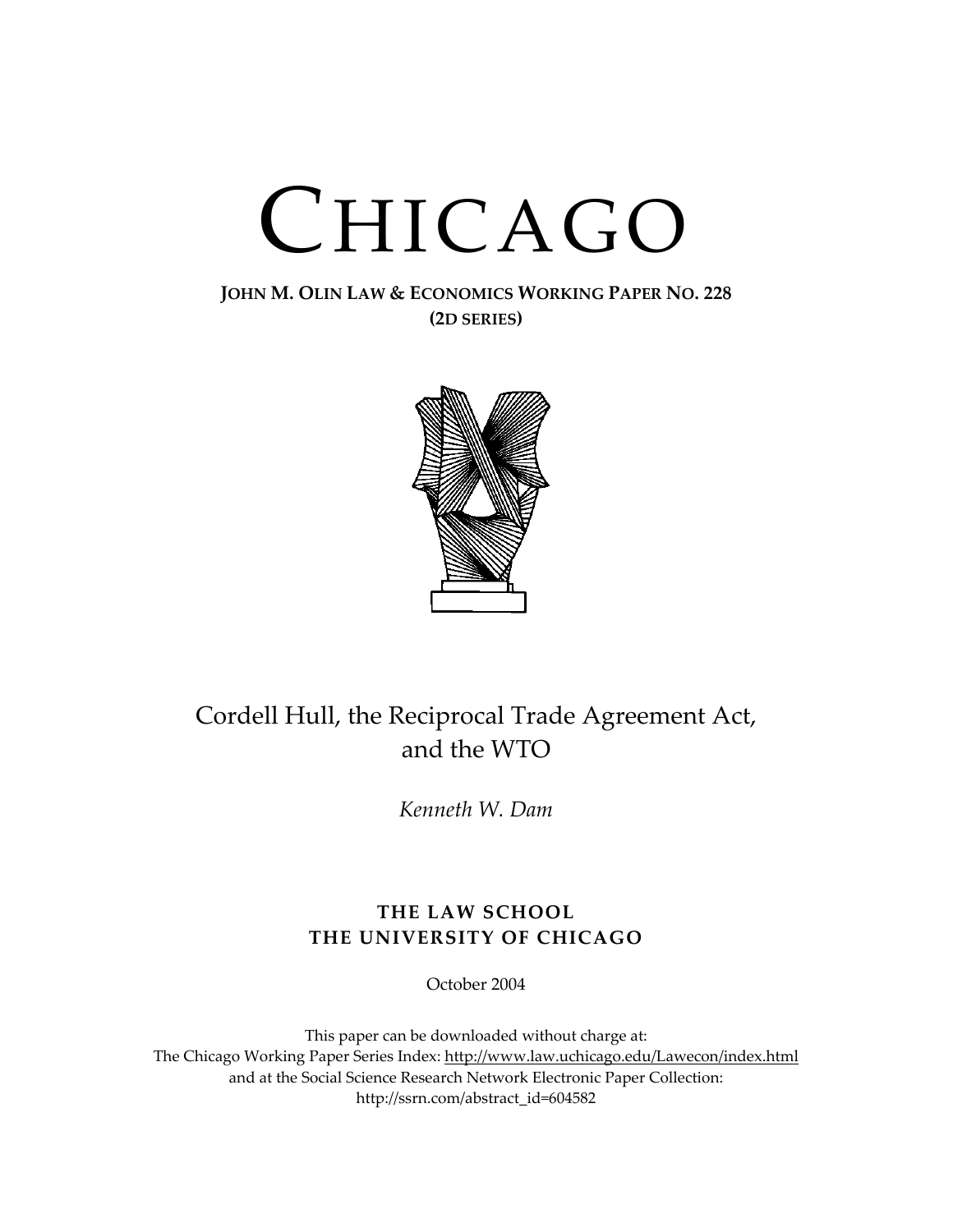#### CORDELL HULL, THE RECIPROCAL TRADE AGREEMENT ACT, AND THE WTO

Kenneth W. Dam

Max Pam Professor Emeritus of American and Foreign Law and Senior Lecturer The University of Chicago

#### Senior Fellow, The Brookings Institution

The significance of the Reciprocal Trade Agreements Act of 1934 for the present GATT/WTO system lies in a very few central ideas. They are all principles espoused by Cordell Hull. It is therefore worth understanding how these ideas came to dominate the thinking of Cordell Hull and how they led directly, under his leadership, to the Reciprocal Trade Agreements Act of 1934. Against that background we can investigate how those ideas came to be central concepts in the second half of the Twentieth Century in the GATT system. The final question addressed in this paper is whether those concepts retain validity in the Doha Round and the post-Doha world.

Cordell Hull was a Democrat from Tennessee. He was therefore from his beginning adult years a low tariff proponent as fit the pattern for Democrats not just in those days but from the earliest days of the Republic. It was after all the North that had sought protection for manufactures and the South that was more interested in exports, primarily agricultural products to be sure. Indeed, this difference goes all the way back to the Constitution itself, when it was the Southerners who backed the prohibition on export taxes.<sup>[1](#page-2-0)</sup> In Hull's days the economic truth that a country that taxes imports will find it harder to export was instinctively understood in the South.

In his instructive Memoirs, Hull explained that before he came to Washington he had "breathed in the fire of great tariff battles—but they were battles fought on the home grounds that high tariffs or low tariffs were good or bad for the United Sates as a purely

<span id="page-2-0"></span><sup>&</sup>lt;sup>1</sup> Kenneth W. Dam, The American Fiscal Constitution, 44 U. of Chicago L. Rev. 271 (1977).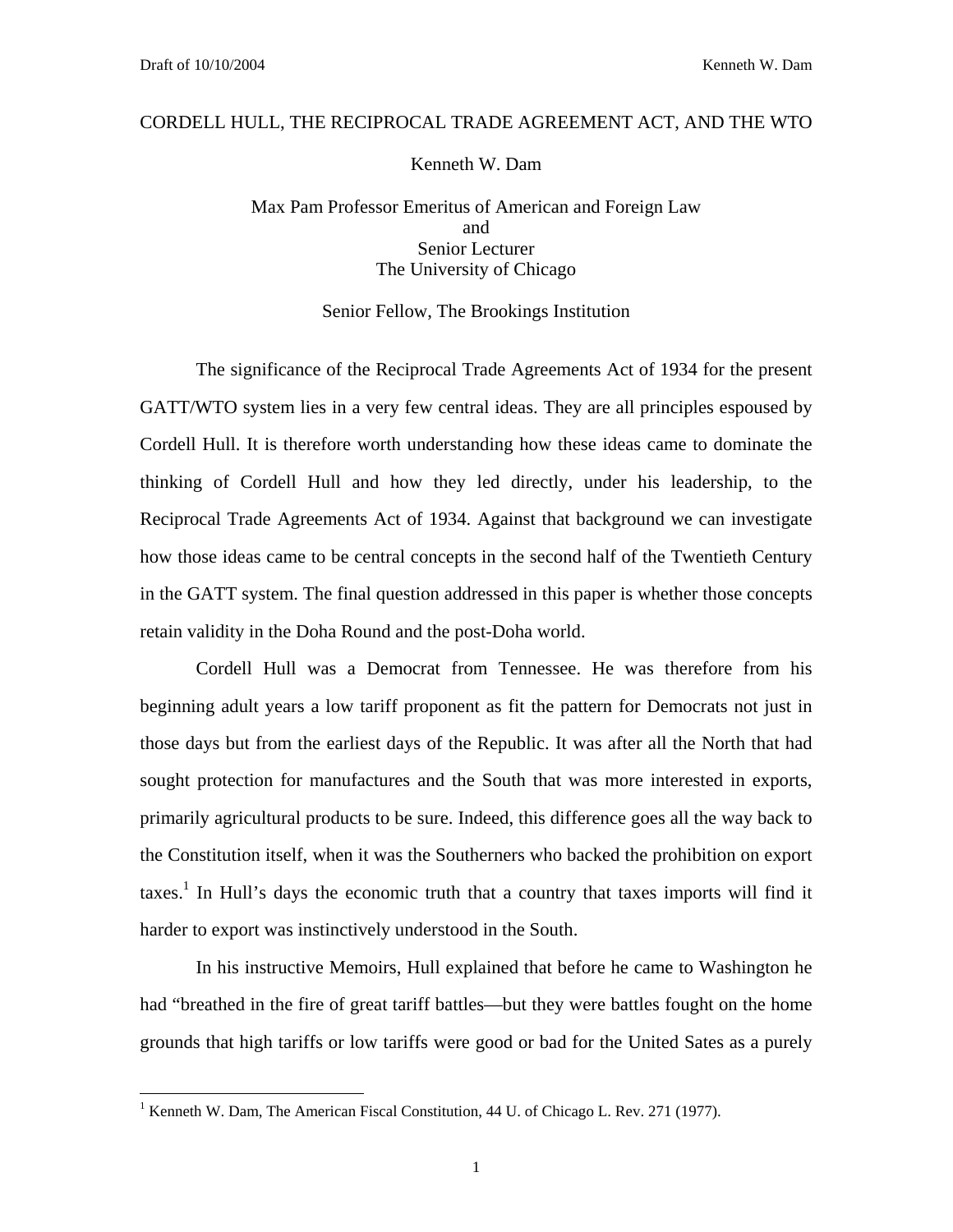domestic matter. There was little or no thought of their effect on other countries."<sup>[2](#page-3-0)</sup>

Only later, during World War I, did Hull change his perspective. What distinguished Hull from most of his colleagues in the U.S. Congress at that time was that he came to see the tariff issue as an international issue. In 1916 he made a speech in the House of Representatives calling for a postwar international trade conference (remember this was World War I, not II). The conference would reach agreements not just on tariffs but on "trade methods, practices, and policies which in their effects are calculated to create destructive international controversies...."<sup>[3](#page-3-1)</sup> The conference never took place, but in 1925 he introduced a resolution in the House calling for a trade conference. His addition to the draft resolution of a call for immediate unilateral reduction in U.S. tariffs "of course doomed it," as he later admitted.<sup>[4](#page-3-2)</sup> Evidently he had even in 1925 not fully appreciated the reciprocity principle that was later to become obvious to him as Secretary of State.

Even before his 1916 House speech proposing a trade conference, Hull in 1914 wrote to Secretary of State Lansing urging the adoption of an unconditional mostfavored-nation clause. In doing so, he had three evils in mind. The first was boycotting of countries (we would call it "trade sanctions" today). The second was subsidizing exports that had the effect of destroying particular foreign industries. And the third was Imperial Preference, under which England, its colonies, and the Commonwealth countries gave one another more favorable trade treatment than they gave others, which he considered patently unfair.<sup>[5](#page-3-3)</sup> Here we see the birth of his passion for nondiscrimination in trade matters.

When I first became interested in trade matters, I read a bit about Cordell Hull. But I did not spend much time exploring his ideas because, frankly, I thought they were a

 $\overline{a}$ 

<span id="page-3-0"></span><sup>&</sup>lt;sup>2</sup> Cordell Hull, The Memoirs of Cordell Hull, Vol. I, 83 (1948) (hereafter "Memoirs")  $\frac{3 \text{ Memoirs}}{2}$ 

<span id="page-3-1"></span> $3$  Memoirs 82.

<span id="page-3-2"></span> $4$  Memoirs 126.

<span id="page-3-3"></span> $<sup>5</sup>$  Memoirs 84-85.</sup>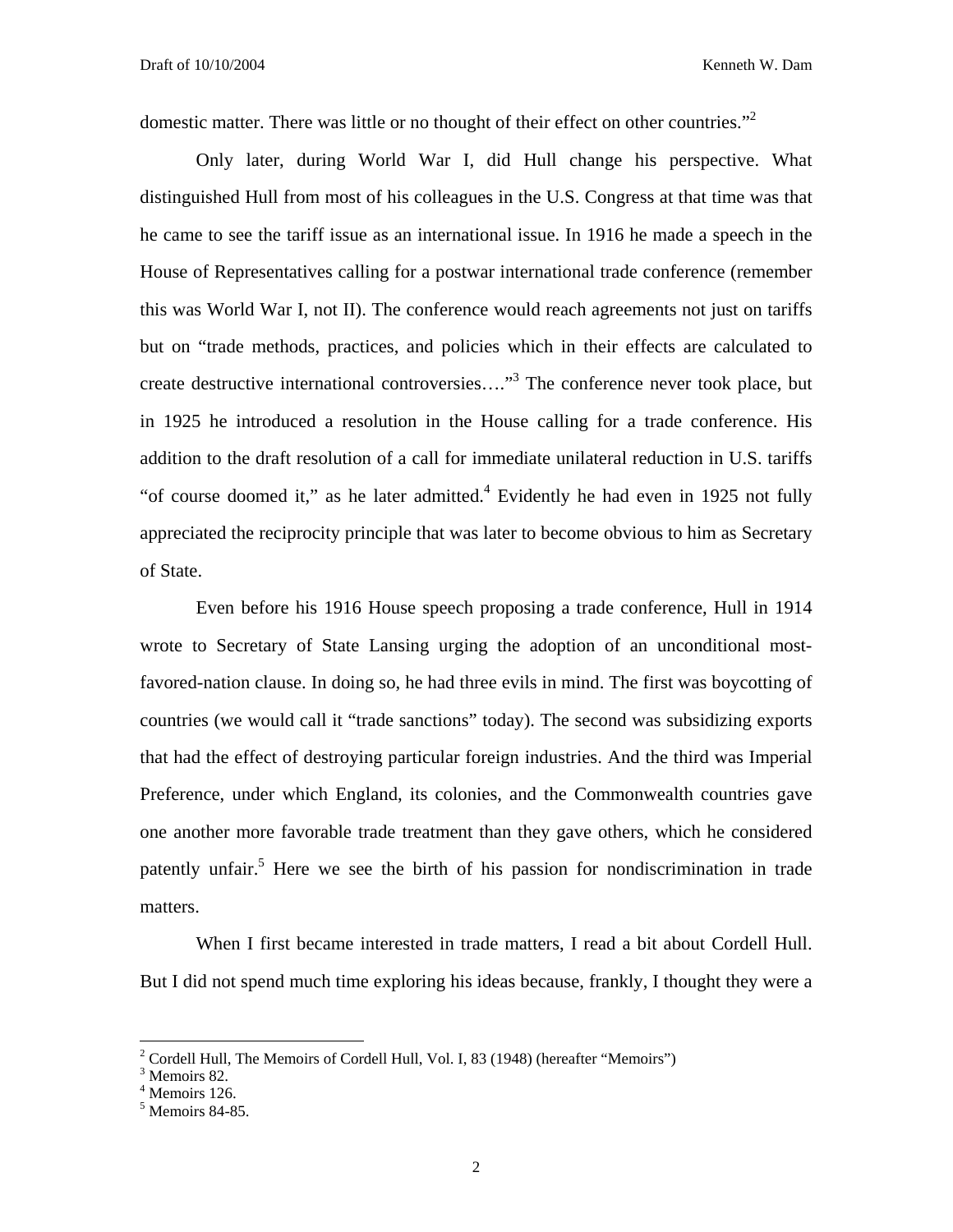bit silly. I thought the great emphasis he repeatedly put on tariffs as a threat to world peace was rather too idealistic. How could lowering tariffs help avoid war? Such talk was just political hyperbole, I thought.

I still hold that view of the early Hull, but two later events have changed my mind on the substance of the issue. The first grew from an interest I developed as a visiting professor in Germany when I learned how Adolph Hitler had ruthlessly used bilateral trade agreements and exchange controls to subjugate Balkan countries as a prelude to sending in his panzer divisions. The most-favored-nation (MFN) clause of the GATT and the work of the International Monetary Fund on exchange controls makes it hard today to grasp fully the Europe of the 1930s.

The second event is much more recent. With the growth of terrorism we have come to understand that the higher incomes that economic development can bring will have to be part of any long-run solution to terrorism in the Middle East and elsewhere. We now know from extensive cross-country economic studies that growth rates in the Third World are directly related to a country's openness to trade.<sup>[6](#page-4-0)</sup> Even in this light, Hull's fixation on tariffs as a threat to peace may seem a bit shallow. But we should remember that tariffs were the only important trade barriers that he knew as a young legislator. The technology of trade protection, with its antidumping duties and the like, had not yet taken hold. And under the gold standard, exchange restrictions were rare.

So we can conclude that Hull was ahead of his time in thinking about the noneconomic effects of rampant protectionism and especially of trade discrimination.

His appointment as Secretary of State by President Roosevelt in 1933 and his experiences that year with the London Economic and Montevideo conferences caused Hull to turn from advocacy to action. He came to realize that mere persuasion does not carry one very far, either in Washington or in the world at large. And he was appalled by

<span id="page-4-0"></span><sup>&</sup>lt;sup>6</sup> E.g., Jeffrey Sachs and Andrew Warner, Economic Reform and Global Integration, Brookings Papers on Economic Activity, No. 1 (1995). See Jagdish Bhagwati, In Defense of Globalizaton 60-64 (2004).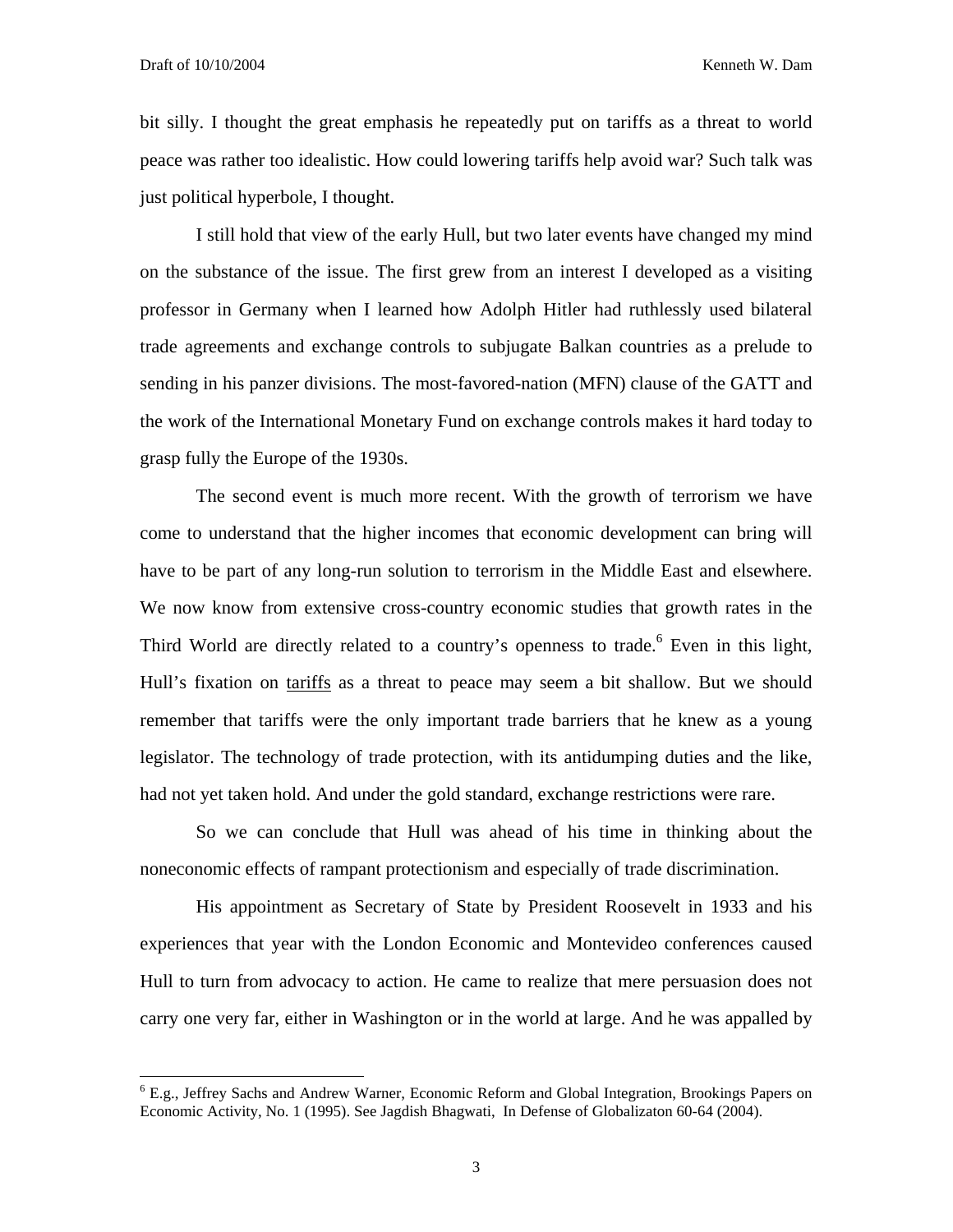the results of the Smoot-Hawley tariff legislation of 1930. Logrolling in the Congress on individual tariff items had led to such a great general increase in U.S. tariffs in that 1930 legislation that Hull felt it had been a cause of the Great Depression. And when he got to the State Department he quickly realized that Smoot-Hawley had produced indignation throughout the world, had caused many countries to retaliate by raising their own tariffs on U.S. exports, and had caused the British Commonwealth in the Ottawa agreements of 1932 to formalize Imperial Preference in way that badly hurt U.S. exports.<sup>[7](#page-5-0)</sup>

#### I.

Hull had many accomplishments. But the reason Hull is remembered today is not that he was an original author of the U.S. income and estate tax laws. Nor is he is given the credit he deserves for his role as Secretary of State in World War II, helping to thwart Treasury Secretary Morgenthau's postwar plans for returning Germany to an agrarian society. Nor is he primarily remembered because—as Secretary of State in charge of postwar planning—he merited President Roosevelt's view of him as "the Father of the United Nations."<sup>[8](#page-5-1)</sup>

Rather remarkably, in an era when war and peace rank higher in public attention than international trade policy, he is best known today for the key strategic concepts that underlay the Reciprocal Trade Agreements Act of 1934 and that became the motive forces behind the GATT and WTO. Today we can see all of the benefits that trade liberalization has brought in worldwide prosperity in the last half of the 20th century. It is true that the 1934 Act provided only for bilateral agreements, but it furnished the template for Congressional advance authorization for Executive Branch negotiation of trade agreements that has been so important for those postwar accomplishments and for the trade issues that the world is dealing with today.

 $\overline{a}$ 

<span id="page-5-0"></span> $^7$  Memoirs 355.<br> $^8$  Julius Prett, Ce

<span id="page-5-1"></span><sup>&</sup>lt;sup>8</sup> Julius Pratt, Cordell Hull xiii (1964).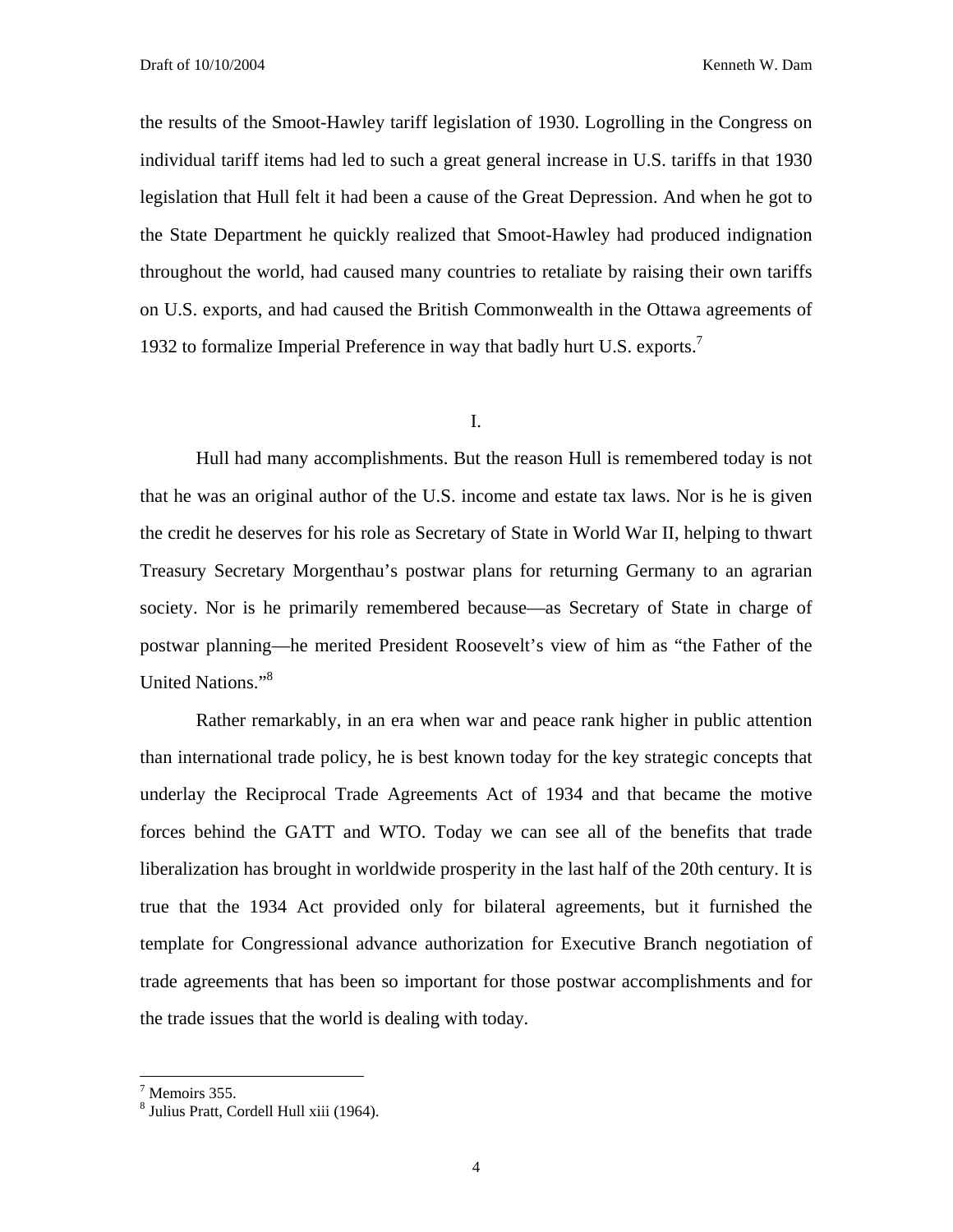Hull's key insight was that unilateral tariff reduction was not in the political cards in most countries and certainly not in the U.S. Congress. One could not expect to get something for nothing. Only the prospect of expanding markets for exports through foreign tariff reduction could lead to a reduction of domestic tariffs. Hence reciprocity was the key, and trade agreements were the mechanism.<sup>[9](#page-6-0)</sup> To be sure, reciprocity has been called mercantilism, and indeed it is based on the primitive premise that exports are good and that imports are bad. But practical trade politics are based on just such a premise. The readers of this essay do not need to be told how limited that premise is. And not just in economic theory! The fact is that in the United States 270 million people vote with their feet, or perhaps one should say with their wheels, for cheap imports when they drive to their local shopping malls. Still, individual behavior is one thing, and politics—especially trade politics—is another.

The 1934 Act had, from Hull's point of view, two other advantages. The first was that it involved getting advance authority from the U.S. Congress.<sup>[10](#page-6-1)</sup> I would add that implicit in Hull's thinking, especially in the light of the then recent Smoot-Hawley experience, was that it gave exporting industries an equal voice, at least potentially, with import competing industries. Moreover, the Act broke the logrolling dynamics of Smoot-Hawley, when any day a new product might come up for a vote on a higher tariff without anyone having the occasion to consider the overall effects of dozens of such protectionist votes.

Another important aspect of the Hull approach was the inclusion in the bilateral agreements of the unconditional most-favored-nation clause. Although unconditional MFN had been widely used prior to World War I, conditional MFN had been followed for a time by the United States. The idea behind the conditional version was that the

<span id="page-6-0"></span><sup>&</sup>lt;sup>9</sup> In recent decades some countries have unilaterally reduced tariffs. See Jagdish Bhagwati (ed.), Going Alone: The Case for Relaxed Reciprocity in Freeing Trade (2002). Australia is a leading example. And of course the United States and most developed countries have does so for the poorer developing countries as part of a worldwide movement in the Generalized System of Preferences.<br><sup>10</sup> Memoirs 359.

<span id="page-6-1"></span>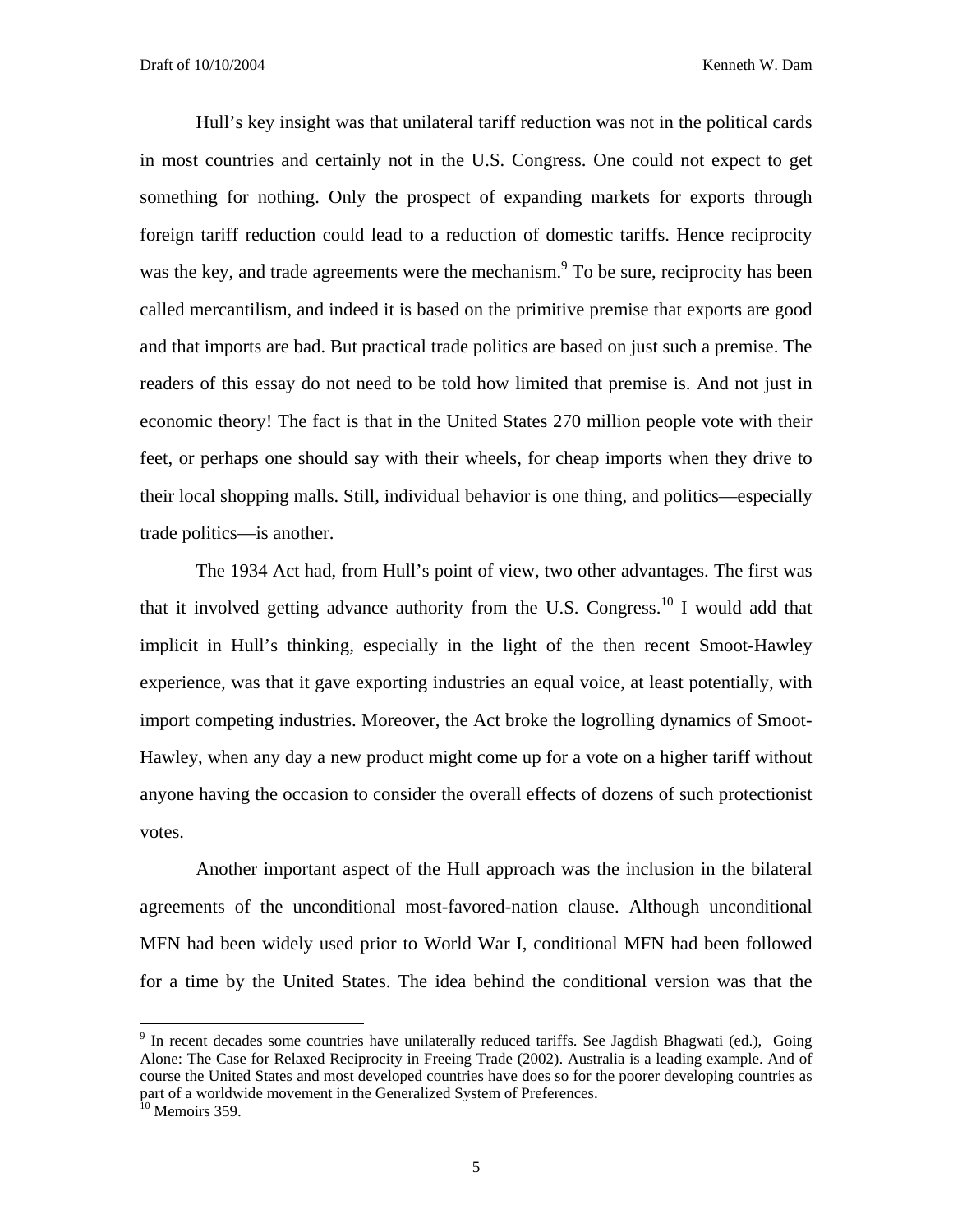United States would not have to give away something for nothing by making concessions available to all countries just because it made concessions to one country. Concessions would be generalized, but only at a price of reciprocal concessions. Conditional MFN sounds good in a political speech, but the short of it is that it did not work. The complications in trying to apply it to dozens of countries on thousands of products were mind-boggling. The result was that discrimination was becoming the rule, not the exception. The United States therefore moved to unconditional MFN in the 1922 trade act, getting it through the Congress perhaps only because that act increased average tariff rates greatly. And because the 1922 act was so protectionist, little good came of the transition to unconditional MFN; if there are no concessions, there is nothing to generalize to third countries.

In the context of tariff reductions, however, unconditional MFN acted as a trade accelerator, lowering tariffs in the world generally. To be sure, in any one bilateral agreement, the "giving away something for nothing" objection had greater rhetorical appeal than it would have later in a post-World War II GATT context. In that later multilateral context, negotiations were carried on with the principal supplier of a product and hence uncompensated spill-overs were minimized. And in the multilateral context, the end-of-round settling up process was an opportunity to deal with political objections back home by extracting last-minute concessions from otherwise uncompensated MFN beneficiaries.

Though the 1934 Act provided only for bilateral agreements, Hull intended to negotiate with a great many countries, and he did not intend to let third country principal suppliers get a windfall. He could avoid that problem by concessions to any given country only with respect to products on which they were a principal supplier. I have not been able to verify that that was Hull's strategy, but clearly the political vulnerabilities from applying unconditional MFN in the bilateral context was a motive for moving after World War II to a multilateral forum. In the meantime, Hull achieved his objective of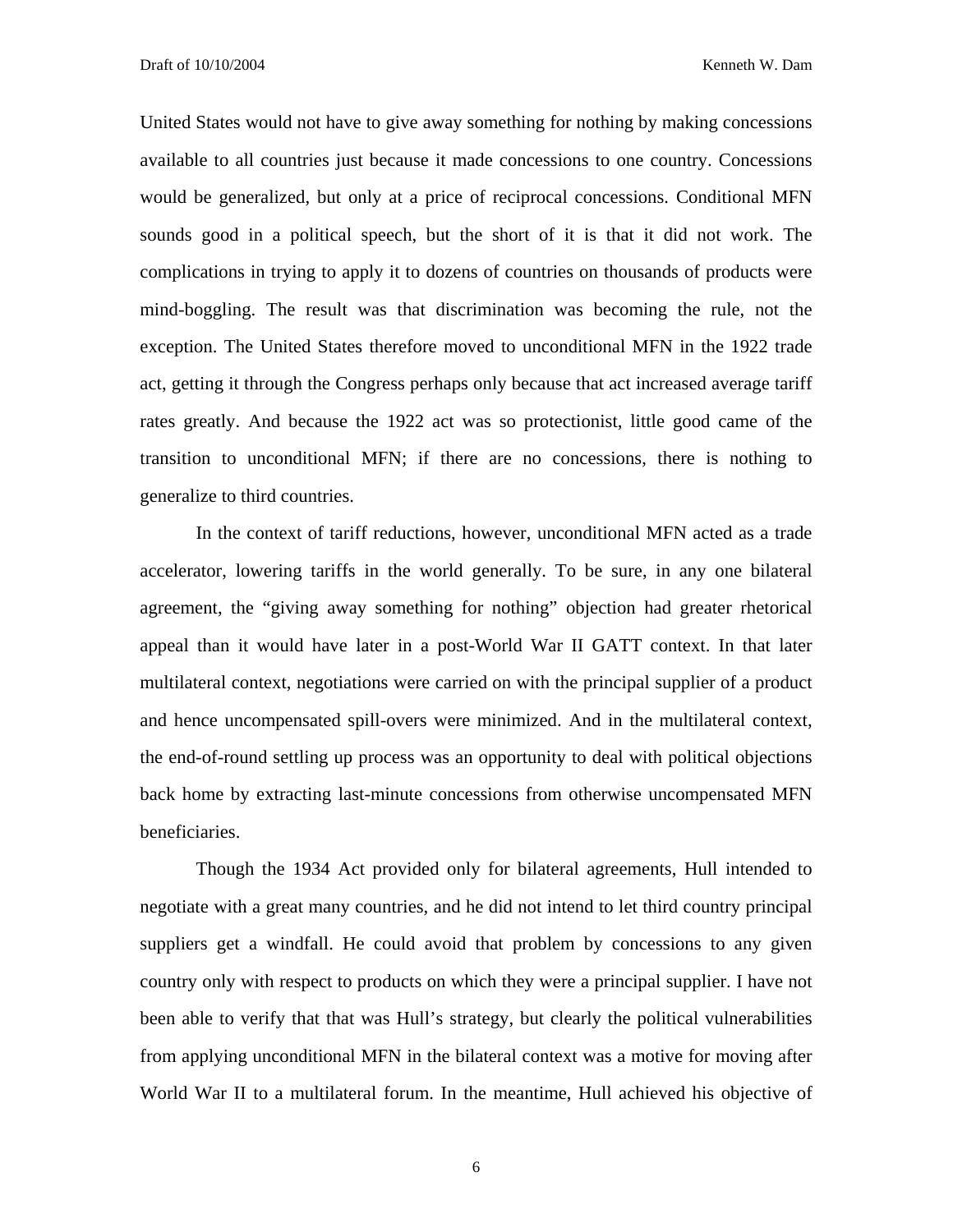avoiding discrimination. He was perhaps fortunate that the gradual recovery of the world economy in the last half of the 1930s helped to win negotiating reauthorization in 1937, 1940 and 1943, and to validate the notion that reciprocal negotiations and nondiscrimination were in the national interest.

After World War II the Hull approach was incorporated in the Havana Charter of 1948, which created the International Trade Organization. Ill health had increasingly forced Hull to reduce his activities as Secretary of State and he finally resigned in late 1944. So Hull was unable to participate in the formulation of the U.S. 1946 proposal for an ITO, and he does not mention the subject in his memoirs. Nonetheless, the trade portion of the ITO charter was built on the principles that I have just reviewed.

The ITO went beyond trade. The Havana Charter was an ambitious effort to create an international institution comparable to the International Monetary Fund and the World Bank. Indeed, it went well beyond trade negotiations to include a full range of economic chapters ranging from commodity agreements to economic development and even to employment. When one considers the socialist thinking, nationalizations and central planning that were so much the vogue in the late 1940s in Paris and London and other major capitals, we are perhaps fortunate that it failed and thus those ideas did not become part of official international trade doctrine through the ITO. But a caveat is worth considering. One reason it failed was the trade provisions; organized opposition by protectionist forces persuaded President Truman to draw back from asking the Senate to ratify.<sup>[11](#page-8-0)</sup>

That's the bad news. The good news is that the first round of trade negotiations envisaged in the Havana Charter had already been concluded in Geneva in 1947 in the course of the successive diplomatic meetings leading to the Havana Charter the following year. In an example of inspired pragmatic innovation, trade officials rescued the trade

<span id="page-8-0"></span><sup>&</sup>lt;sup>11</sup> Richard N. Gardner, Sterling-Dollar Diplomacy in Current Perspective 373-378 (New expanded ed. 1980).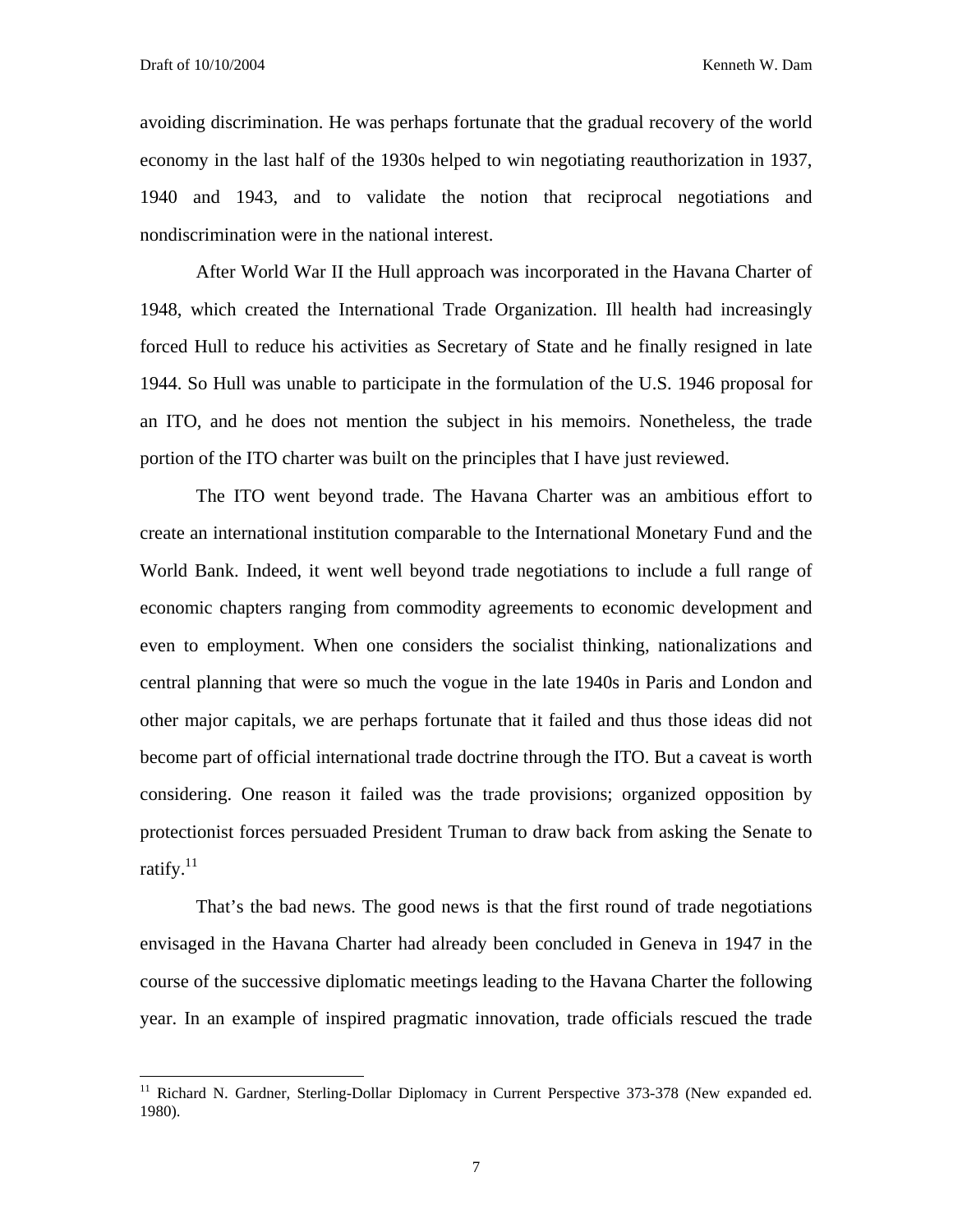portions of the Havana Charter. The 1947 agreement was called the General Agreement on Tariffs and Trade. It was primarily a list of tariff concessions by various countries, but in order to prevent backsliding most of the text of the trade ITO "Commercial Policy" chapter had been included as general terms. With the ITO gone, those general terms became the core of a broad international agreement.<sup>[12](#page-9-0)</sup>

The General Agreement on Tariffs and Trade thus rather incongruously became a de facto international organization, the GATT. Trade officials found a small chateau near the edge of Lake Geneva to house what became known as the Secretariat and also found a way to finance staff activities. With strong leadership by the U.S. State Department and by GATT's outstanding director general, Eric Wyndham White, a number of successive trade rounds were organized and successfully concluded. The GATT did not have as august a name as the IMF or the World Bank, but the pragmatic innovation flourished.<sup>[13](#page-9-1)</sup>

#### II.

Today, of course, we have the World Trade Organization. Views may vary on whether it is a better organization than the old GATT. Aside from the greater capacity to handle more meetings and more countries and publish more reports, the biggest difference is the Dispute Settlement Understanding (DSU). Lawyers tend to believe it to be a great step forward. A cynic might say that that fact merely shows the power of selfinterest in motivating people to take trade issues seriously. But the DSU is a big change, and its full significance is only now becoming appreciated. Cases have already been brought for the tactical advantages their outcomes will have in the Doha Round negotiations. And over the longer term it is likely that Chinese accession to the WTO will lead to extensive legalistic disputes about Chinese compliance, with unpredictable effects for the world trading system.

 $\overline{a}$ 

<span id="page-9-0"></span><sup>&</sup>lt;sup>12</sup> Kenneth W. Dam, The GATT: Law and International Economic Organization 10-16 (1970).<sup>13</sup> Id. at 335-341.

<span id="page-9-1"></span>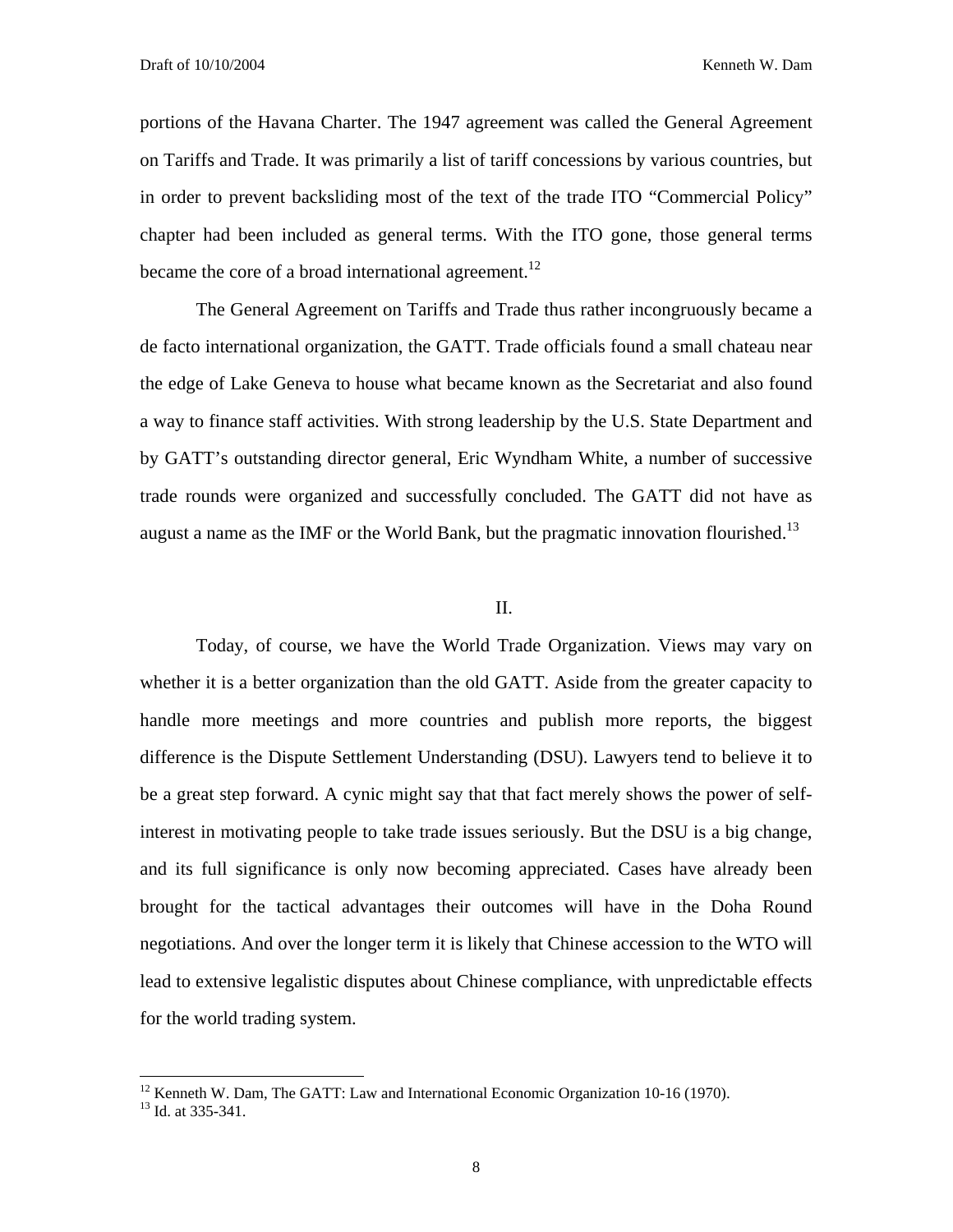The real question is not the GATT versus the WTO, but rather what has been happening outside of their meeting rooms. A second change is the steady movement away from tariffs and toward a multitude of indirect protectionist devices, especially barriers embedded in domestic national legislation. It is harder to apply the Hull principles of reciprocity and nondiscrimination in that context.

The third change is the growing importance of trade in services. Here the protectionist mechanism does not lie in trade law at all, but rather in domestic regulation of the particular service industry. Service industries are mostly subjected to comprehensive economic regulation, best known not to trade lawyers but to specialized lawyers and bureaucrats involved in that regulation. But perhaps a more serious problem is that services negotiations fail to meet one of the conditions that were so important to Hull that he did not draw specific attention to it. What happens in a conventional tariff round is that countries make trade-offs, seeking concessions in goods of interest to their exporters and reluctantly making concessions on goods of import-competing industries. In other words, reciprocity works. But such reciprocity is unlikely to be present in purely sectoral negotiations.

In the Doha Round financial services negotiations, for example, developing nations have little or no interest in trying to compete in developed country financial markets because they know it would be a money-losing proposition. The reciprocity principle that served the world so well in the industrial tariff world where cross-sectoral trade-offs were the modus vivendi has little to offer in making sectoral negotiations in services a success. Sweet reason (as opposed to hard bargaining) may bring an opening of financial services markets, but reason did not play a decisive role in opening industrial markets. It is true that at the end of the financial services negotiations some cross-sectoral trade-offs may occur even though the structure of the services negotiations is sector-bysector. But the Doha Round is so complex that the opportunity for last-minute trade-offs is limited. To make trade in services negotiations productive, we have to rethink the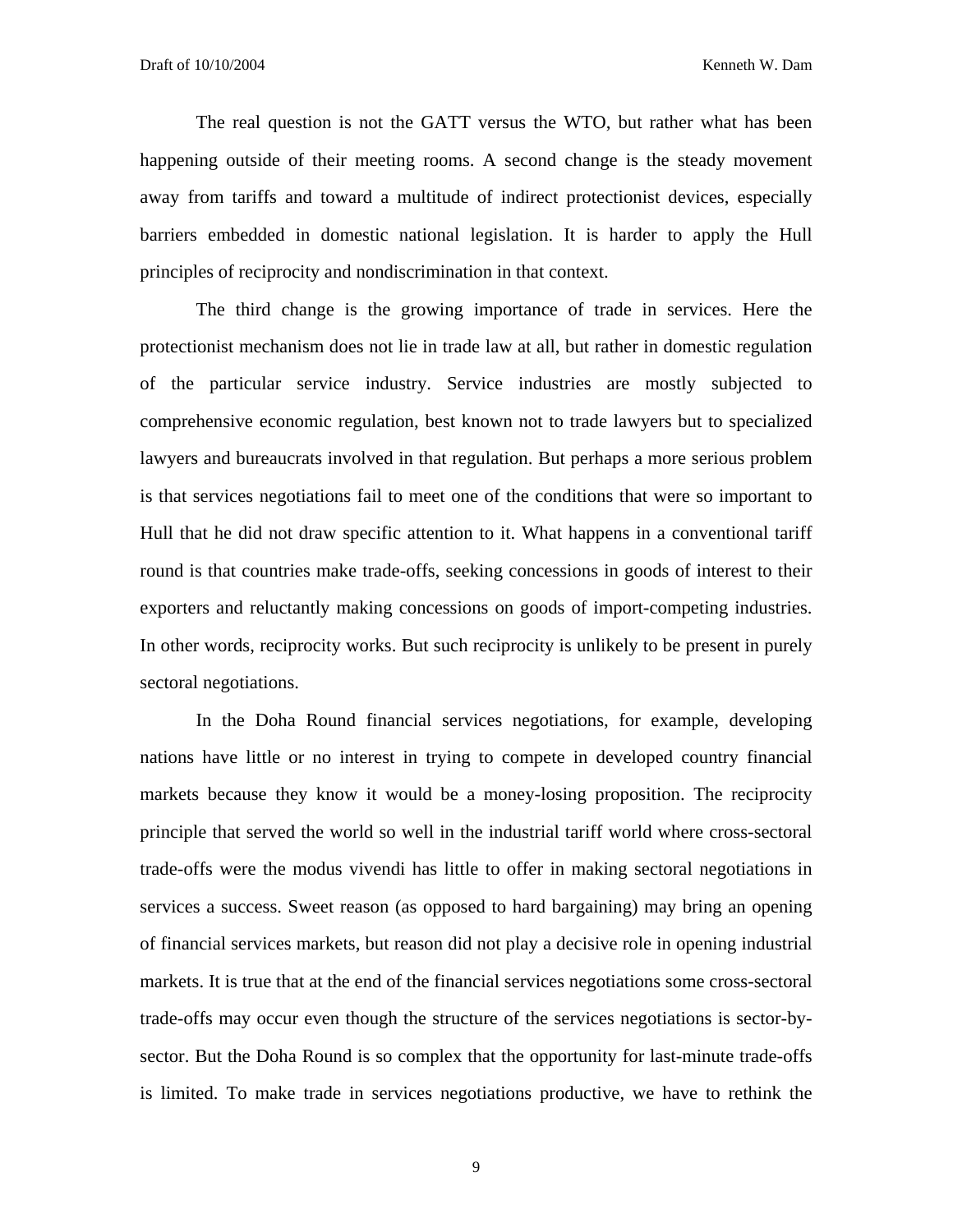whole basis of negotiations. In doing so, we shall probably be led to try to find a way to utilize Hull's concept of reciprocal concessions. $^{14}$  $^{14}$  $^{14}$ 

The third big change is the proliferation of regional and bilateral free trade areas. The U.S. Trade Representative Robert Zoellick makes a powerful case for competitive liberalization. It is true that in the early going in the Uruguay Round, the United States would probably not have gotten to the bargaining table at all if the Europeans had not been convinced that the United States was going to push regional arrangements. But on the other hand, these free trade agreements are a major challenge to Hull's nondiscrimination principle. It is not just that the Article XXIV criteria for the exception to MFN are a dead letter—indeed, a dead article. Rather it is that too many bilateral agreements are simply an extension of the area of protection rather than a move toward true trade liberalization. They turn trade theory on its head. And of course the practical effect of the proliferation of such agreements is what Jagdish Bhagwati accurately describes as a spaghetti bowl. Not only does the result make a mockery of what Hull admired as a single-column tariff—the same rate for every country. Today countries have many columns—occasionally more than a dozen—and increasingly complex rules of origin, all carefully drafted by trade lawyers and lobbyists. Though Cordell Hull would be gratified by the success in bringing down average tariff rates around the world, he would not be entirely satisfied with the role of free trade areas in that process.

In any event, the current U.S. push for new bilateral and regional agreements has produced only modest results, judged by amounts of increased trade. And Zoellick is right in stressing that the United States is late to the game of seeking advantages by discriminatory provisions. The European Union has some kind of discriminatory arrangement with the vast majority of all countries in the world, taking into account special provisions for developing countries and for aspirants for future membership as

<span id="page-11-0"></span> $14$  For more on services negotiations, see Kenneth W. Dam, The Rules of the Global Game: A New Look at US International Economic Policymaking 113-130 (2001).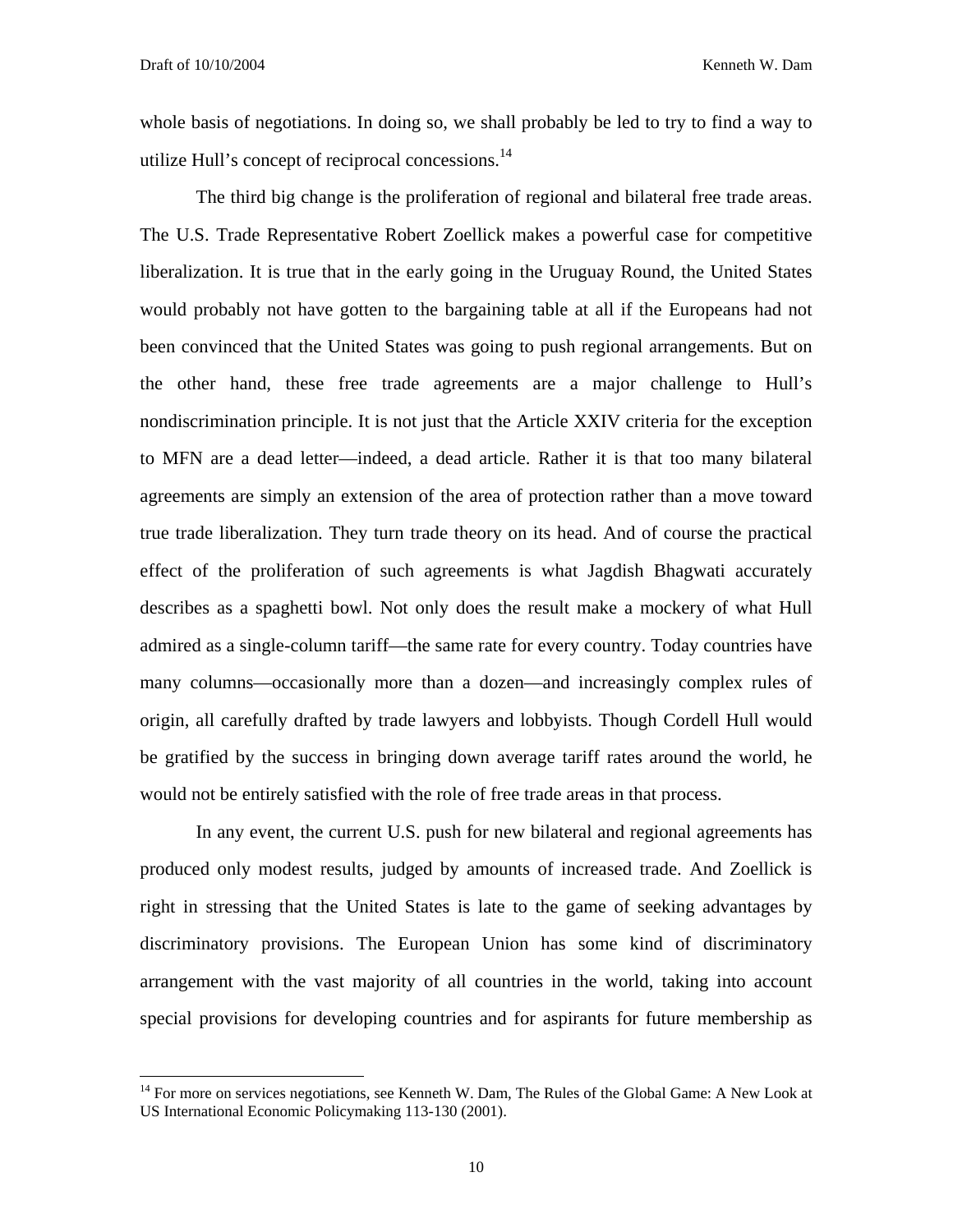well as its various free trade area agreements. Even Japan has started to explore special trading arrangements. The sum of all of this activity raises the question of the current force of Hull's nondiscrimination principle.

#### III.

Perhaps the greatest current problem in the Doha Round is a result of the continuing effort of the U.S. Congress to undercut a further important principle of Cordell Hull's Reciprocal Trade Agreements Act. Under that Act and well into the period of successive GATT negotiating rounds, it was fully accepted that so long as the results of the negotiations were within the scope of the authorizing legislation, those results went into effect as soon as the round was over. All that the President had to do was to proclaim that the negotiating results had become effective.

Once GATT negotiations began to go beyond tariffs and other border barriers, implementation no longer consisted of anything so simple as, for example, simply changing the duty rate for a particular product in a customs schedule. Internal law had to be changed. But since the whole point under the Hull principles for a President in obtaining advance negotiating authority was to avoid having at that early point to identify what particular concessions he would make, it would not be prudent—indeed, before the round commenced it would often be impossible—to identify the particular internal statute that might need amendment as a result of negotiations stretching over several years. The substantive committees of the Congress, which had not had an opportunity to participate in the initial authorizing legislation (traditionally within the scope of the House Ways and Means and the Senate Finance Committees) would want an opportunity to hold hearings and pass on the changes to "their" statute.

This potential problem became a reality in the 1960s when the Congress refused to enact several important legislative changes that the Executive Branch negotiators had agreed to as concessions in response to negotiating demands from GATT partner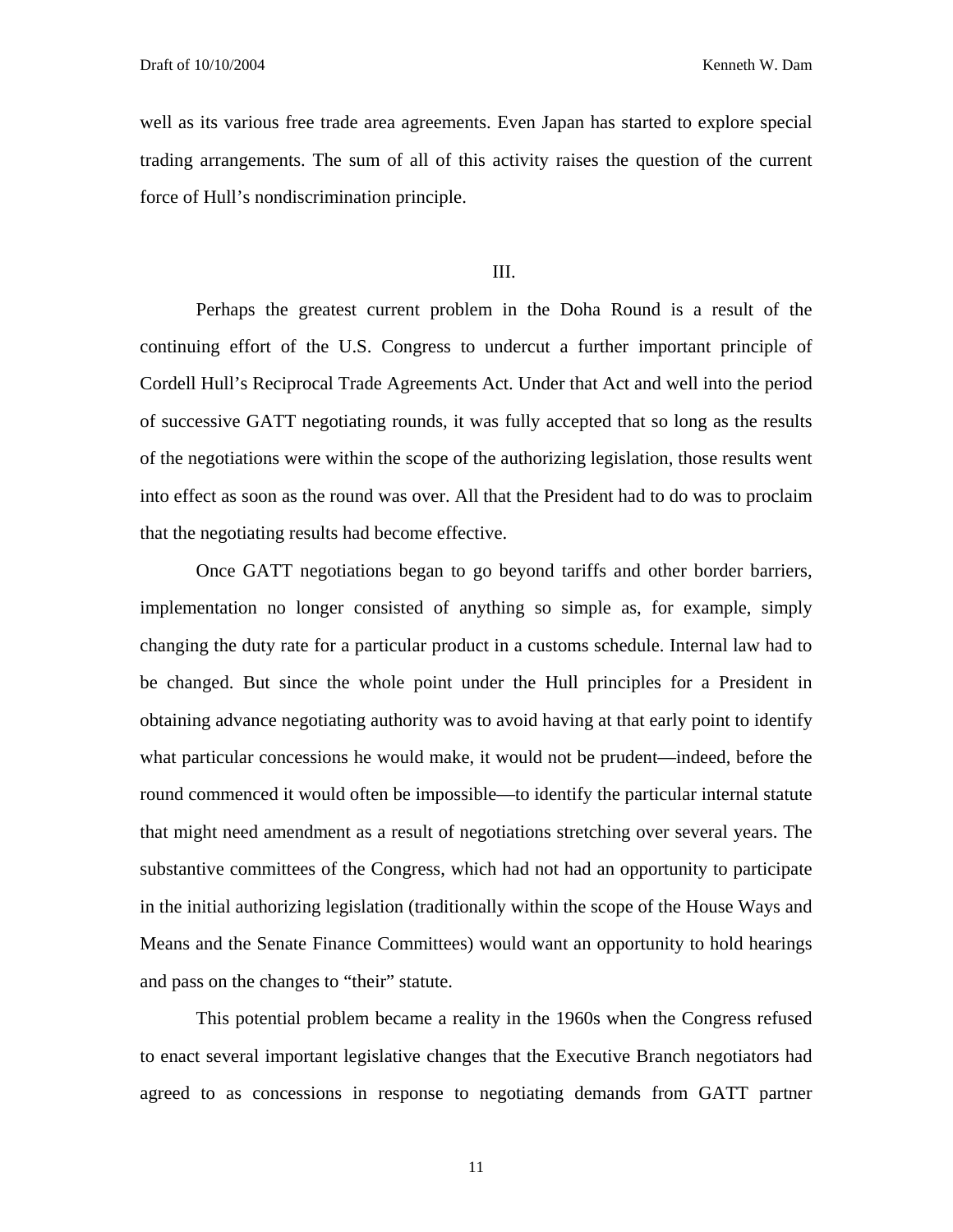countries. "The refusal of Congress to pass the required bills (one on an 'American selling price' customs valuation for certain products and the other a change in the antidumping statute) created a challenge for the Executive Branch because the US negotiators' commitment to change the legislation had been part of the US quid for other countries' quo on other trade measures."<sup>[15](#page-13-0)</sup>

This imbroglio, even though embarrassing to the U.S. negotiators, raised the interbranch stakes substantially in the struggle to obtain Congressional authorization for a further round of GATT trade negotiators, since it was clear (in view of the great progress in bringing down tariff barriers among developed countries) that the new round would necessarily cut much deeper into internal nontariff trade barriers. The upshot, enacted for the first time in the Trade Act of 1974, was what became known as "fast track." Congress would commit in advance, as part of the authorization legislation, to vote up or down the entire package of concessions. It would be all or nothing.

Even in the 1974 Act Congress imposed a number of procedural safeguards to assure that it would not be surprised by what happened in the Geneva negotiations. It would be kept informed and be in a position to bring political pressures on the negotiators if it saw fit to do so. The safeguards became progressively more stringent in later trade acts.<sup>[16](#page-13-1)</sup> In addition, Congress began to seek to include certain demands in the negotiation authorizing legislation as to what should be in the final package and as to what should not be negotiated. Although fast track had originally reduced the power of interest groups to engage in log-rolling because it would be too late once the negotiations were completed, these new wrinkles on the authorizing process brought interest group log rolling into the equation at a much earlier time in the process. Demands by powerful interest groups and consequently important Congressional leaders that future trade

<span id="page-13-0"></span> $15$  Id. at 44.

<span id="page-13-1"></span><sup>&</sup>lt;sup>16</sup> Harold Hongju Koh, The Fast Track and United States Trade Policy, 18 Brooklyn J. of Int. Law 143 (1992); Laura L. Wright, Trade Promotion Authority: Fast Track for the Twenty-First Century, 13 Wm. & Mary Bills of Rights J. 979 (2004).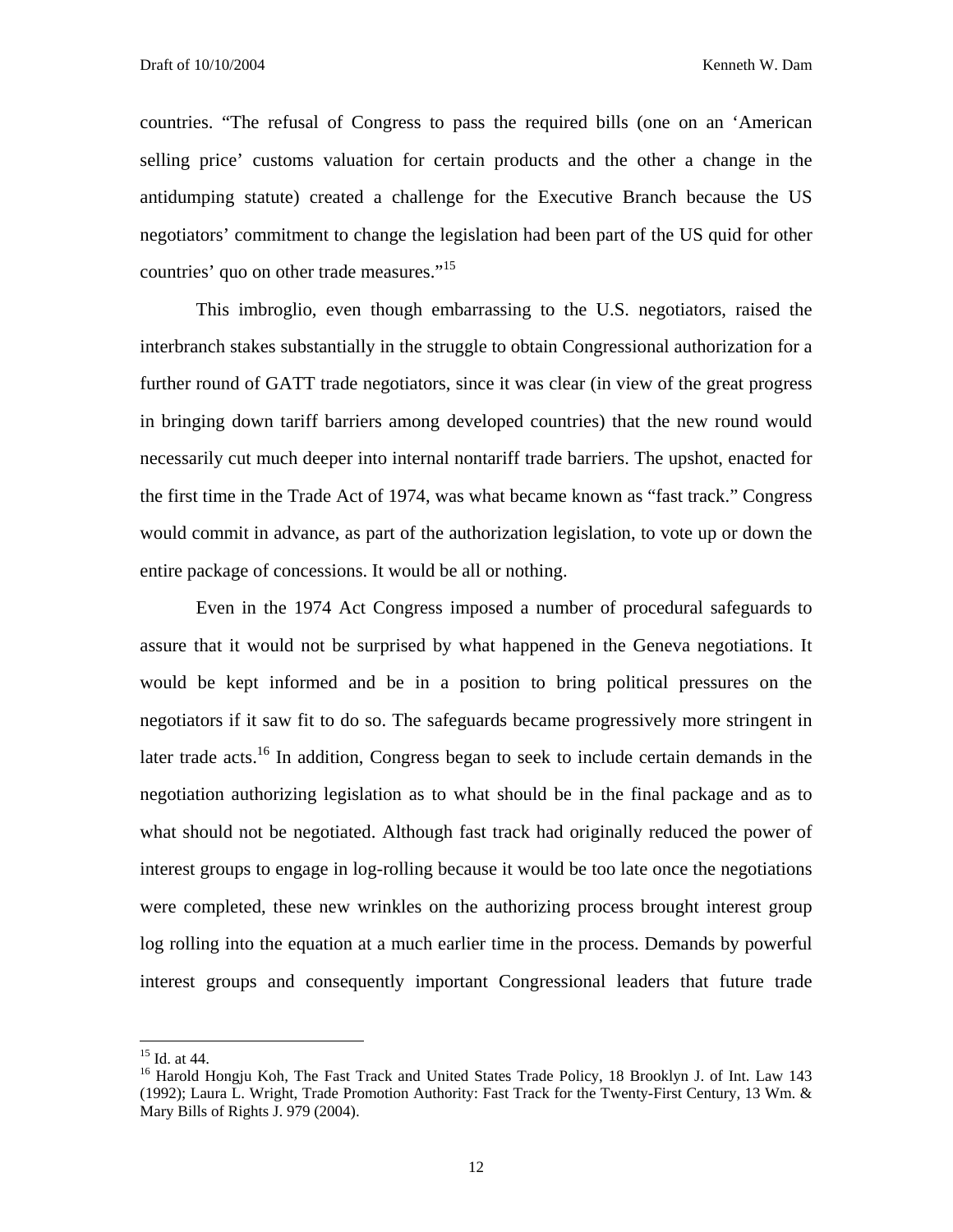1

agreements include provisions on labor and environmental standards led to sharp divisions in the Congress; the Clinton Administration was consequently without negotiating authority for most of its period in office.

By the time the Bush Administration was able to obtain in 2002 what was now called Trade Promotion Authority (so named in part to attempt to avoid the "fast track" nomenclature that proved anathema to various Congressional leaders and importcompeting industries and their unions), the Congress had coalesced around a number of procedural provisions that would allow Congressional leaders to influence the negotiations as they progressed.<sup>[17](#page-14-0)</sup> Although the steadily encroaching role of the Congress frustrated U.S. negotiators and infuriated some foreign negotiators who felt that they never knew whether U.S. negotiators would be able to follow through on proposed compromises, the fast track process has actually worked quite well since its original passage in 1974, leading to unparalleled low tariff rates and to substantial inroads on nontariff barriers. No trade agreement has yet failed to win Congressional fast track approval after the completion of negotiations.

#### IV.

The question that remains in many minds, especially outside the United States, is whether the Congress will eventually undermine entirely the traditional GATT/WTO process of negotiations by professional trade officials meeting out of the view of the public in order to achieve breakthroughs in the struggle for freer international trade. The fear is that the Congress may eventually reject the results of a multi-year negotiation or more likely—that the U.S. interest group process, operating through the Congressionallyretained right to be currently informed on all U.S. proposals even before they are tabled

<span id="page-14-0"></span><sup>&</sup>lt;sup>17</sup> A review can be found in Hal Shapiro and Lael Brainard, Trade Promotion Authority Formerly Known as Fast Track: Building Common Ground on Trade Demands More Than a Name Change, 35 Geo. Wash. Int. L. Rev. 1 (2003), and Gregory Shaffer, Parliamentary Oversight of WTO Rule-Making: The Political, Normative, and Practical Contexts, 7 J. of Int. Econ. Law 629, 637 (2004).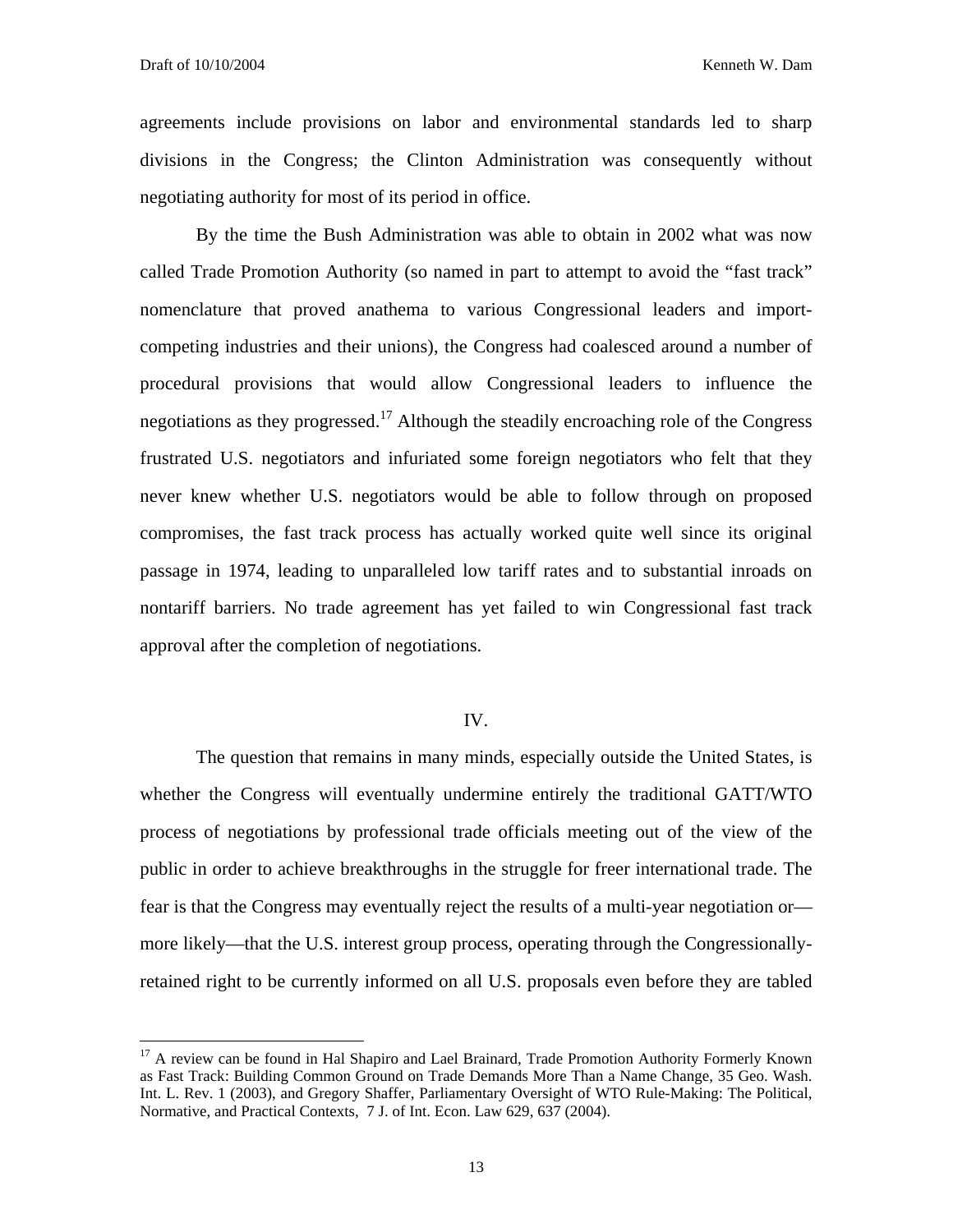in Geneva, may result in no major agreements being reached in the first place. Congressional objections to U.S. negotiators' proposals have to be taken seriously because Congress has the power to terminate its advance authorization at any time. In fact, the current authorizing legislation explicitly provides that either house of the Congress can repeal the authorization outright at any time.<sup>[18](#page-15-0)</sup>

Perhaps more alarming for free trade proponents, particularly in view of the slow progress of the Doha Round, is the "drop-dead date" of June 1, 2005. Congress gave itself an opportunity to stop the Doha Round in its tracks as of that date. The legislative technique used was to provide, in the 2002 authorizing statute, negotiating authority only through June 1, 2005. True, the statute provides for an automatic extension of negotiating authority through June 1, 2007, but only under specific conditions. In addition to the procedural requirement that the President must seek the extension, providing prescribed information about the agreements he expects to achieve, along with a report on economic impact from the International Trade Commission (a body that by no means is controlled by the President), an ominous provision is that any individual member of either the House of Representatives or the Senate may introduce a "resolution of disapproval," which is to be considered on a "fast track" basis by the House in question.<sup>[19](#page-15-1)</sup> This provision opens the possibility that one House of the U.S. Congress may abort the Doha round in 2005 under a procedure affording a veil of Congressional deliberative process to cover what could prove to be simply a surrender to protectionist forces. Such a resolution would require a majority vote of disapproval, but only in one of the houses of Congress. This extension-disapproval arrangement is potentially a threat to the Doha Round, depending on the state of the U.S. economy and the constellation of political power obtaining in the Presidency and the Congress after the 2004 elections.

<span id="page-15-0"></span><sup>&</sup>lt;sup>18</sup> See discussion of 19 U.S.C. 2903(d), in Shapiro and Brainard, supra, at 19. In any event, one should remember the "oft-overlooked fact that, as a legal matter, the Fast Track 'emperor' has no clothes: the statutory Fast Track procedures that modify internal house rules in no way legally 'bind' Congress [because] the Constitution specifically authorizes '[e]ach House [to] determine the Rules of its Procedures.'" Koh, supra, at 151-152.

<span id="page-15-1"></span> $19$  19 U.S.C. 3803(c).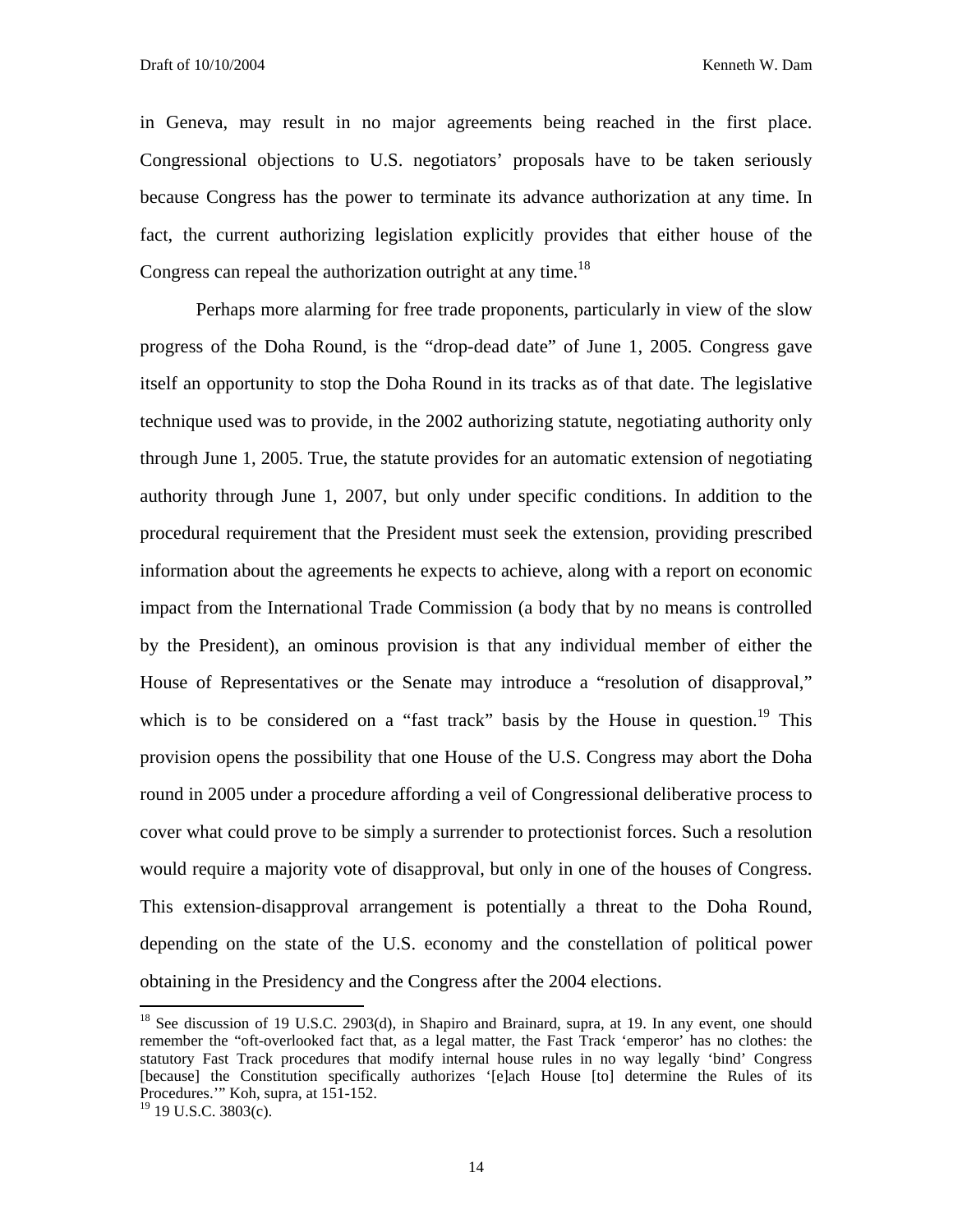V.

Perhaps more ominous than this June 2005 Congressional opt-out date, however, is the continuing departure from the simple Cordell Hull principles of reciprocity, advance authorization, professional negotiations out of the public eye, and more or less automatic adoption of the results of the negotiations. It has been said that the essence of the Hull approach was that Congress agreed, in authorizing negotiations, to tie its hands thereafter. The hands of Congress have been largely untied and are increasingly meddling in the negotiations themselves. Moreover, the very right of Congress to be fully informed in advance of forthcoming U.S. proposals means that the concept of professional negotiations out of the public eye is increasingly at risk.

One can, of course, make an argument that transparency is a democratic value. But it is also true that the original idea of advance authorization was that it would be difficult to know at that early point exactly what domestic ox was likely to be gored. Moreover, at that early point both exporter industries and import-competing industries would have equal access to the Congressional process. But when Congress—most likely a single individual, but politically powerful, member of Congress—uses the right to be informed to attempt to preempt a U.S. concession on behalf of a constituent protectionist interest, exporting interests are unlikely even to know what is happening, much less be able to organize to oppose. After all, normal principles of collective action tell us that the costs to individual exporting companies from the opportunities indirectly foregone through the failure of the negotiators in the face of Congressional opposition to make an additional concession are likely to be quite small while the transaction costs of bringing about united countervailing influence from exporters as a class are likely to be large. That is the very type of collective action problem that Hull's Reciprocal Trade Agreements Act, especially as complemented by the fast track procedure, was designed to overcome.

What can be done to arrest the resulting gradual erosion of the U.S. ability to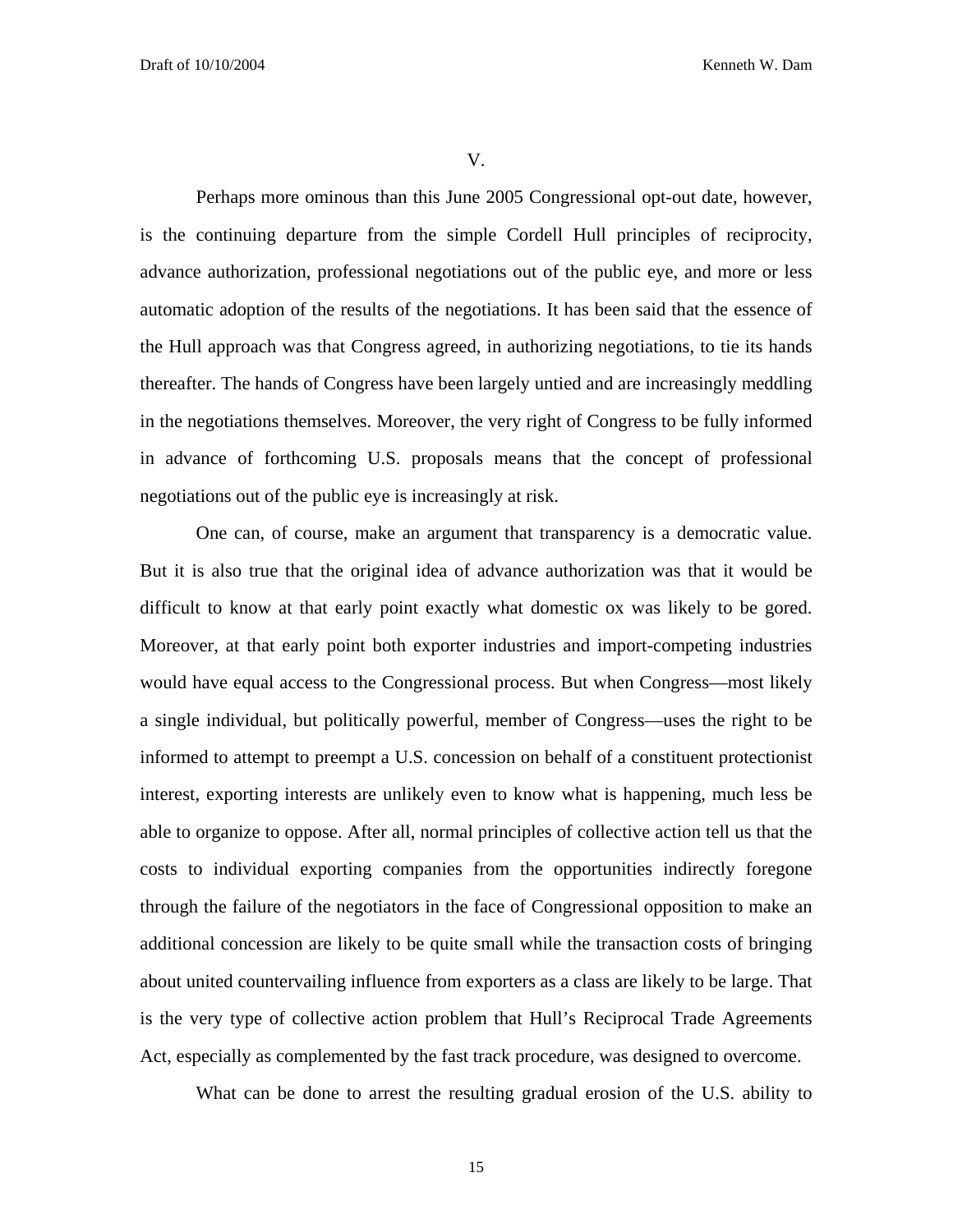1

lead—indeed, to continue to support—the long-term fight for freer trade? Probably very little. But returning to first principles, it would be interesting to see what could be done to strengthen the role of those economic interests that seek lower barriers. Bringing exporters into the process that import-competing firms dominated in Smoot-Hawley was the Hull-inspired form of statecraft to overcome the influence of protectionist forces.<sup>[20](#page-17-0)</sup> The question today is how exporting interests can find renewed influence in the domestic U.S. struggle between the forces of freer trade and protection in view of the gradual erosion of the original fast track rules. $^{21}$  $^{21}$  $^{21}$ 

One way to achieve some balance would be to give importers who benefit from trade concessions rights balancing those that import-competing firms have in domestic law to protect themselves from imports through antidumping and countervailing duty cases and Section 201 escape-clause proceedings. Since the persistent trend is to make such anti-import procedures ever more protectionist and stringent, the rollback of those anti-import procedures is almost surely not a politically viable strategy. Attempting to accord domestic interests favoring imports procedural rights in the foregoing protectionist-friendly proceedings may be equally problematical, though there are powerful transparency and fairness arguments to be made for allowing everyone with an interest to be heard.

How can exporters be given a greater voice to offset protectionism? There are few precedents in U.S. domestic law for exporter rights. The principal one, Section 301, even if regarded as generally a positive provision, addresses foreign protectionism, not domestic protectionism. One international precedent is the provision in the Trade-Related Intellectual Property agreement requiring WTO countries to provide a domestic remedy

<span id="page-17-0"></span> $20$  See Kenneth W. Dam, The Rules of the Global Game: A New Look at US International Economic Policymaking 36-72 (2001).<br><sup>21</sup> An alternative approach would, in effect, attempt to co-opt the U.S. Congress through inter-

<span id="page-17-1"></span>parliamentary participation in some form of WTO parliamentary oversight. See Ernst-Ulrich Petersmann, Challenges to the Legitimacy and Efficiency of the World Trading System: Democratic Governance and Competition Culture in the WTO. Introduction and Summary, 7 J. of Int. Econ. Law 585, 590-592 (2004). This idea does not seem likely to lead to fruition at this time, but domestic political changes in the United States could make it a more promising idea in the future.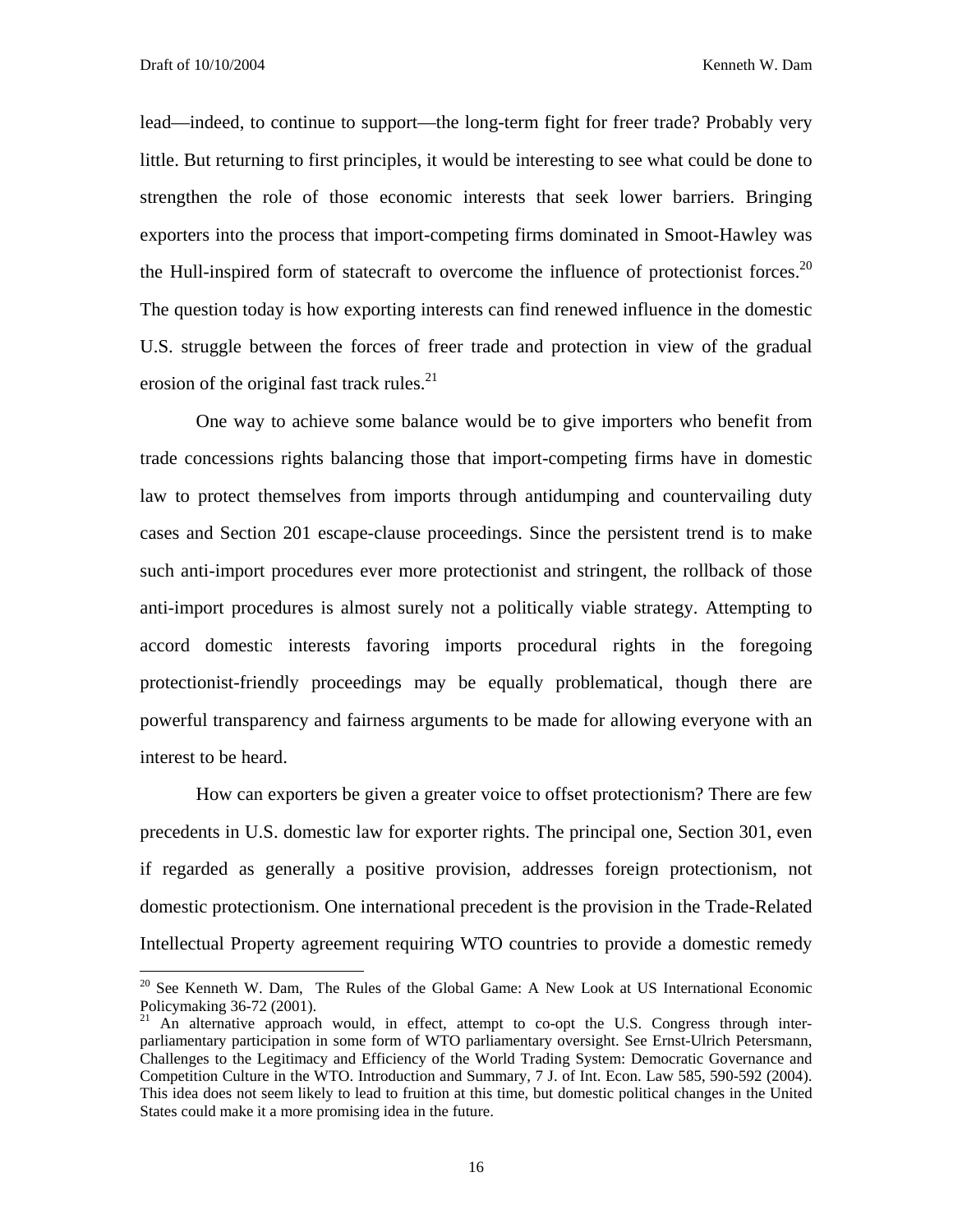in intellectual property infringement situations.<sup>[22](#page-18-0)</sup> Another international precedent is to be found in the 1996 plurilateral Agreement on Government Procurement. Article XX of that Agreement requires governments to allow suppliers to challenge breaches of the Agreement. $^{23}$  $^{23}$  $^{23}$ 

These two international precedents involve giving exporters procedural rights in an importing country, but they do not address exporters' rights in their own country. Still, they are perhaps a first step in internationalizing the understanding that international trade liberalization is often less about the international negotiating process than about providing a domestic mechanism by which exporters can be given opportunities and means to offset the political influence of import-competing firms. In the fast track (now the Trade Promotion Authority) initial authorizing process the influence of exporters and importers are reasonably balanced. But as David Skaggs, a former Congressman, observed, members of Congress most often hear from constituents about trade when they are angry, $24$  which in practical terms means that those who lose from trade are more likely to gain the ear of Congress than those who hope to gain.

Hopes for continued trade liberalization therefore depend, at least in the United States, on institutional arrangements assuring that exporting interests can be provided opportunities and means to offset the political influence of import-competing firms threatened by such liberalization. That idea first reached fruition in Hull's Reciprocal Trade Agreements Act. It flourished with the GATT and with fast track, but it is always exposed to domestic backsliding.

> Readers with comments should address them to: Professor Kenneth W. Dam University of Chicago Law School 1111 East 60th Street Chicago, IL 60637 kdam@law.uchicago.edu

<span id="page-18-1"></span><span id="page-18-0"></span>

<sup>&</sup>lt;sup>22</sup> Agreement on Trade-Related Aspects of Intellectual Property Rights, Part III.<br><sup>23</sup> See discussion in Bernard M. Hoekman, Introduction and Overview, in Bernard M. Hoekman and Petros C. Mavoidis (eds.), Law and Policy in Public Purchasing 20-22 (1997). 24 David E. Skaggs, How Can Parliamentary Participation in WTO Rule-Making and Democratic Control

<span id="page-18-2"></span>Be Made More Effective in the WTO?, 7 J. of Int. Econ. Law 655, 655 (2004).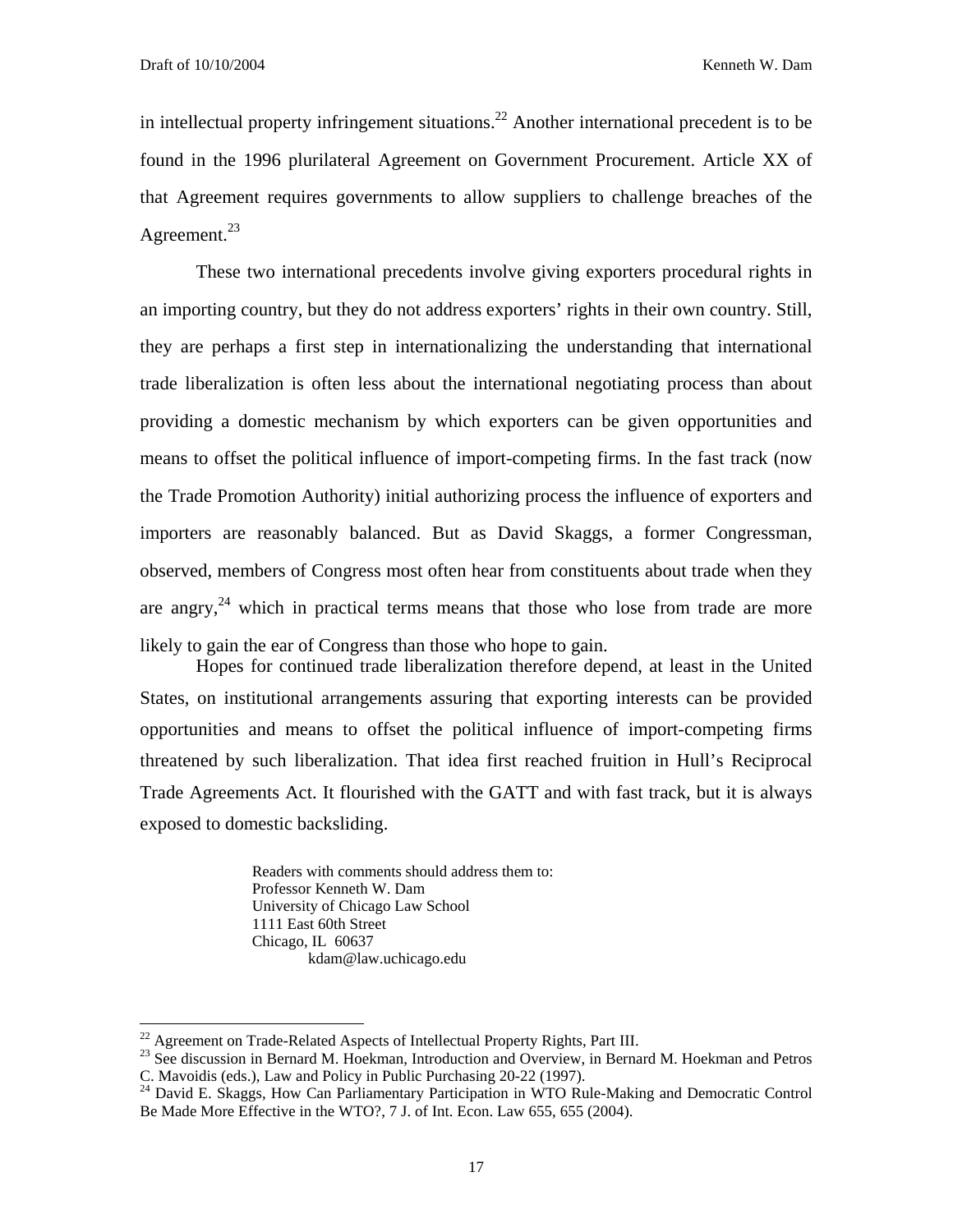#### Chicago Working Papers in Law and Economics (Second Series)

- 1. William M. Landes, Copyright Protection of Letters, Diaries and Other Unpublished Works: An Economic Approach (July 1991)
- 2. Richard A. Epstein, The Path to *The T. J. Hooper*: The Theory and History of Custom in the Law of Tort (August 1991)
- 3. Cass R. Sunstein, On Property and Constitutionalism (September 1991)
- 4. Richard A. Posner, Blackmail, Privacy, and Freedom of Contract (February 1992)
- 5. Randal C. Picker, Security Interests, Misbehavior, and Common Pools (February 1992)
- 6. Tomas J. Philipson & Richard A. Posner, Optimal Regulation of AIDS (April 1992)
- 7. Douglas G. Baird, Revisiting Auctions in Chapter 11 (April 1992)
- 8. William M. Landes, Sequential versus Unitary Trials: An Economic Analysis (July 1992)
- 9. William M. Landes & Richard A. Posner, The Influence of Economics on Law: A Quantitative Study (August 1992)
- 10. Alan O. Sykes, The Welfare Economics of Immigration Law: A Theoretical Survey With An Analysis of U.S. Policy (September 1992)
- 11. Douglas G. Baird, 1992 Katz Lecture: Reconstructing Contracts (November 1992)
- 12. Gary S. Becker, The Economic Way of Looking at Life (January 1993)
- 13. J. Mark Ramseyer, Credibly Committing to Efficiency Wages: Cotton Spinning Cartels in Imperial Japan (March 1993)
- 14. Cass R. Sunstein, Endogenous Preferences, Environmental Law (April 1993)
- 15. Richard A. Posner, What Do Judges and Justices Maximize? (The Same Thing Everyone Else Does) (April 1993)
- 16. Lucian Arye Bebchuk and Randal C. Picker, Bankruptcy Rules, Managerial Entrenchment, and Firm-Specific Human Capital (August 1993)
- 17. J. Mark Ramseyer, Explicit Reasons for Implicit Contracts: The Legal Logic to the Japanese Main Bank System (August 1993)
- 18. William M. Landes and Richard A. Posner, The Economics of Anticipatory Adjudication (September 1993)
- 19. Kenneth W. Dam, The Economic Underpinnings of Patent Law (September 1993)
- 20. Alan O. Sykes, An Introduction to Regression Analysis (October 1993)
- 21. Richard A. Epstein, The Ubiquity of the Benefit Principle (March 1994)
- 22. Randal C. Picker, An Introduction to Game Theory and the Law (June 1994)
- 23. William M. Landes, Counterclaims: An Economic Analysis (June 1994)
- 24. J. Mark Ramseyer, The Market for Children: Evidence from Early Modern Japan (August 1994)
- 25. Robert H. Gertner and Geoffrey P. Miller, Settlement Escrows (August 1994)
- 26. Kenneth W. Dam, Some Economic Considerations in the Intellectual Property Protection of Software (August 1994)
- 27. Cass R. Sunstein, Rules and Rulelessness, (October 1994)
- 28. David Friedman, More Justice for Less Money: A Step Beyond *Cimino* (December 1994)
- 29. Daniel Shaviro, Budget Deficits and the Intergenerational Distribution of Lifetime Consumption (January 1995)
- 30. Douglas G. Baird, The Law and Economics of Contract Damages (February 1995)
- 31. Daniel Kessler, Thomas Meites, and Geoffrey P. Miller, Explaining Deviations from the Fifty Percent Rule: A Multimodal Approach to the Selection of Cases for Litigation (March 1995)
- 32. Geoffrey P. Miller, Das Kapital: Solvency Regulation of the American Business Enterprise (April 1995)
- 33. Richard Craswell, Freedom of Contract (August 1995)
- 34. J. Mark Ramseyer, Public Choice (November 1995)
- 35. Kenneth W. Dam, Intellectual Property in an Age of Software and Biotechnology (November 1995)
- 36. Cass R. Sunstein, Social Norms and Social Roles (January 1996)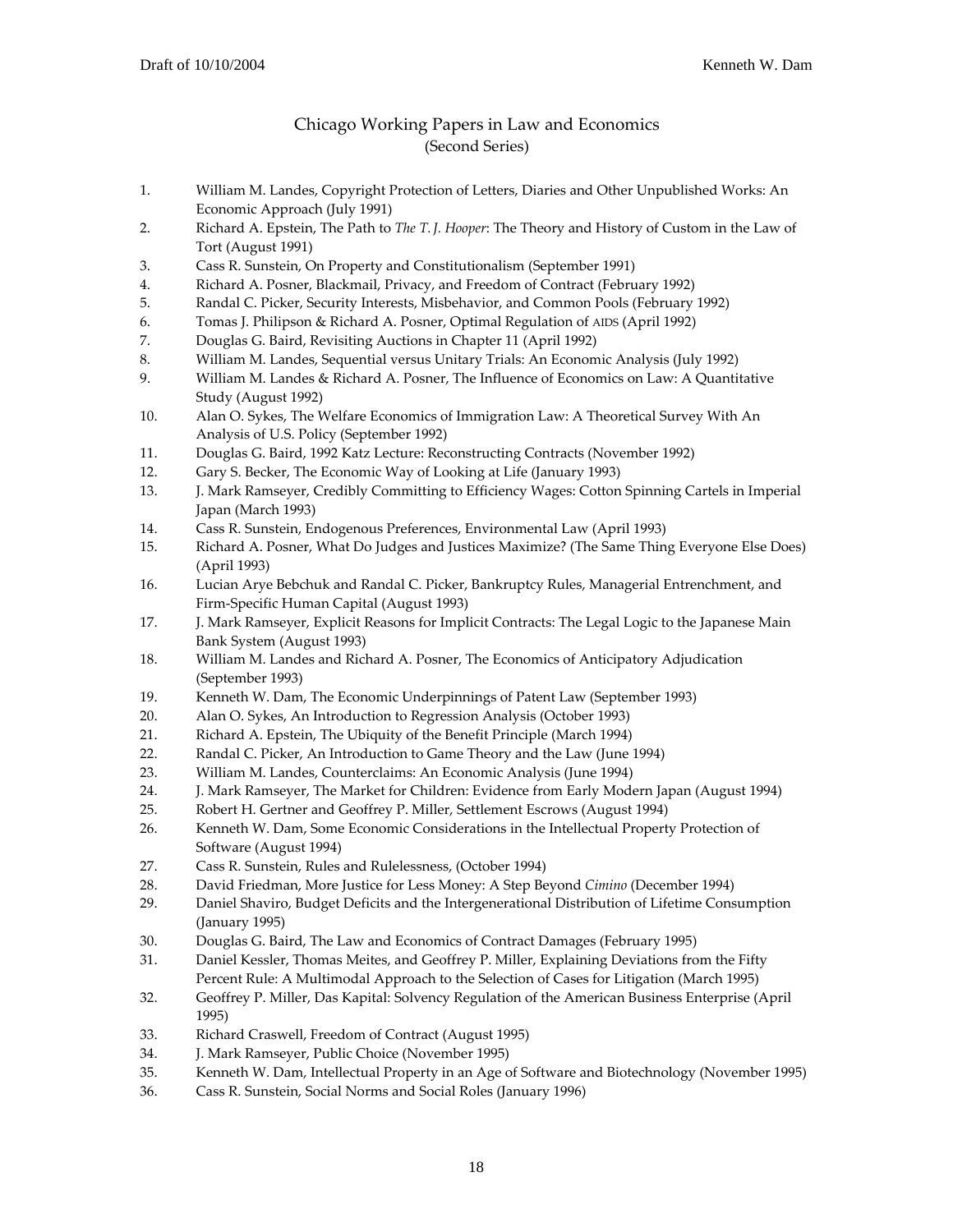- 37. J. Mark Ramseyer and Eric B. Rasmusen, Judicial Independence in Civil Law Regimes: Econometrics from Japan (January 1996)
- 38. Richard A. Epstein, Transaction Costs and Property Rights: Or Do Good Fences Make Good Neighbors? (March 1996)
- 39. Cass R. Sunstein, The Cost-Benefit State (May 1996)
- 40. William M. Landes and Richard A. Posner, The Economics of Legal Disputes Over the Ownership of Works of Art and Other Collectibles (July 1996)
- 41. John R. Lott, Jr. and David B. Mustard, Crime, Deterrence, and Right-to-Carry Concealed Handguns (August 1996)
- 42. Cass R. Sunstein, Health-Health Tradeoffs (September 1996)
- 43. G. Baird, The Hidden Virtues of Chapter 11: An Overview of the Law and Economics of Financially Distressed Firms (March 1997)
- 44. Richard A. Posner, Community, Wealth, and Equality (March 1997)
- 45. William M. Landes, The Art of Law and Economics: An Autobiographical Essay (March 1997)
- 46. Cass R. Sunstein, Behavioral Analysis of Law (April 1997)
- 47. John R. Lott, Jr. and Kermit Daniel, Term Limits and Electoral Competitiveness: Evidence from California's State Legislative Races (May 1997)
- 48. Randal C. Picker, Simple Games in a Complex World: A Generative Approach to the Adoption of Norms (June 1997)
- 49. Richard A. Epstein, Contracts Small and Contracts Large: Contract Law through the Lens of Laissez-Faire (August 1997)
- 50. Cass R. Sunstein, Daniel Kahneman, and David Schkade, Assessing Punitive Damages (with Notes on Cognition and Valuation in Law) (December 1997)
- 51. William M. Landes, Lawrence Lessig, and Michael E. Solimine, Judicial Influence: A Citation Analysis of Federal Courts of Appeals Judges (January 1998)
- 52. John R. Lott, Jr., A Simple Explanation for Why Campaign Expenditures are Increasing: The Government is Getting Bigger (February 1998)
- 53. Richard A. Posner, Values and Consequences: An Introduction to Economic Analysis of Law (March 1998)
- 54. Denise DiPasquale and Edward L. Glaeser, Incentives and Social Capital: Are Homeowners Better Citizens? (April 1998)
- 55. Christine Jolls, Cass R. Sunstein, and Richard Thaler, A Behavioral Approach to Law and Economics (May 1998)
- 56. John R. Lott, Jr., Does a Helping Hand Put Others At Risk?: Affirmative Action, Police Departments, and Crime (May 1998)
- 57. Cass R. Sunstein and Edna Ullmann-Margalit, Second-Order Decisions (June 1998)
- 58. Jonathan M. Karpoff and John R. Lott, Jr., Punitive Damages: Their Determinants, Effects on Firm Value, and the Impact of Supreme Court and Congressional Attempts to Limit Awards (July 1998)
- 59. Kenneth W. Dam, Self-Help in the Digital Jungle (August 1998)
- 60. John R. Lott, Jr., How Dramatically Did Women's Suffrage Change the Size and Scope of Government? (September 1998)
- 61. Kevin A. Kordana and Eric A. Posner, A Positive Theory of Chapter 11 (October 1998)
- 62. David A. Weisbach, Line Drawing, Doctrine, and Efficiency in the Tax Law (November 1998)
- 63. Jack L. Goldsmith and Eric A. Posner, A Theory of Customary International Law (November 1998)
- 64. John R. Lott, Jr., Public Schooling, Indoctrination, and Totalitarianism (December 1998)
- 65. Cass R. Sunstein, Private Broadcasters and the Public Interest: Notes Toward A "Third Way" (January 1999)
- 66. Richard A. Posner, An Economic Approach to the Law of Evidence (February 1999)
- 67. Yannis Bakos, Erik Brynjolfsson, Douglas Lichtman, Shared Information Goods (February 1999)
- 68. Kenneth W. Dam, Intellectual Property and the Academic Enterprise (February 1999)
- 69. Gertrud M. Fremling and Richard A. Posner, Status Signaling and the Law, with Particular Application to Sexual Harassment (March 1999)
- 70. Cass R. Sunstein, Must Formalism Be Defended Empirically? (March 1999)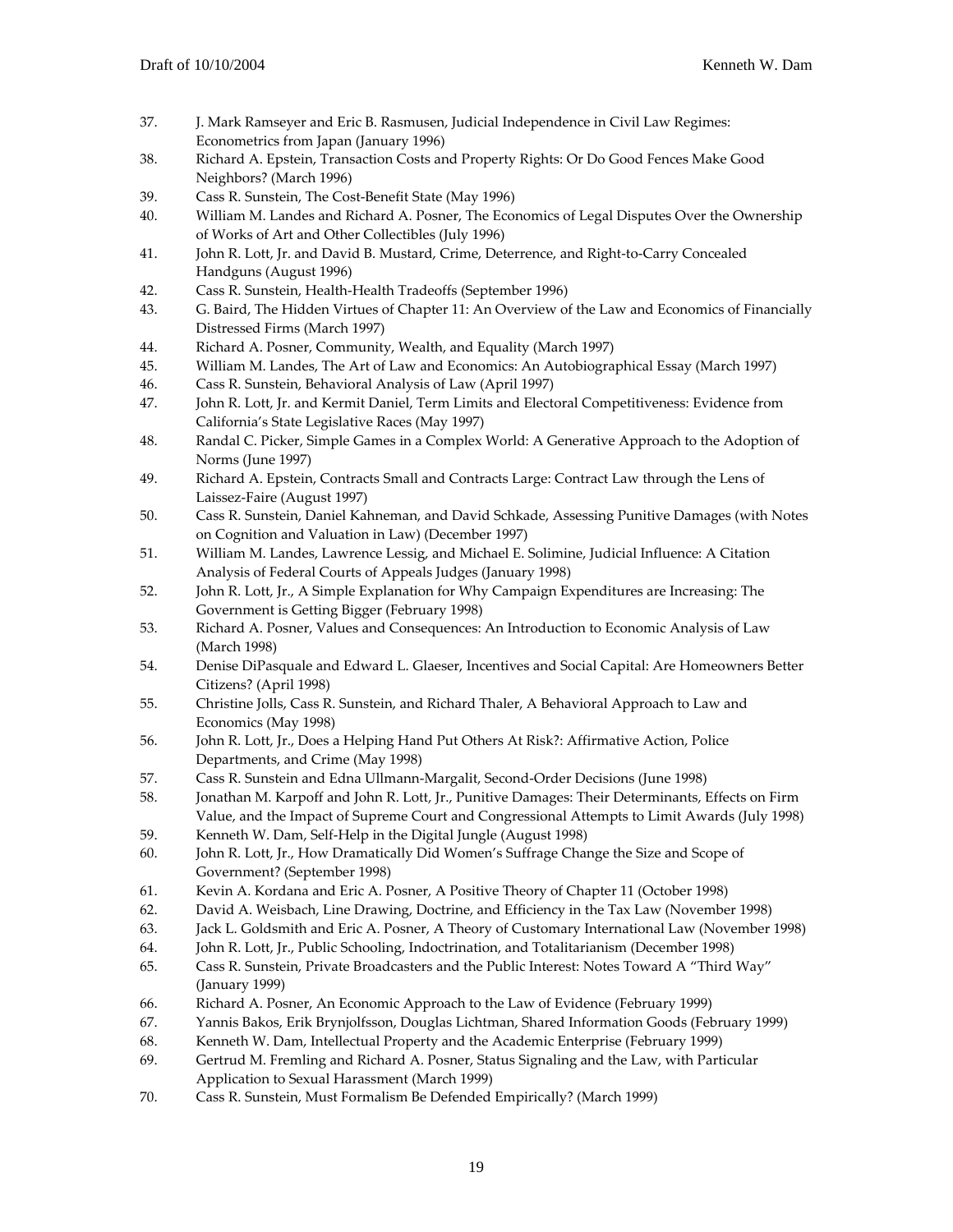- 71. Jonathan M. Karpoff, John R. Lott, Jr., and Graeme Rankine, Environmental Violations, Legal Penalties, and Reputation Costs (March 1999)
- 72. Matthew D. Adler and Eric A. Posner, Rethinking Cost-Benefit Analysis (April 1999)
- 73. John R. Lott, Jr. and William M. Landes, Multiple Victim Public Shooting, Bombings, and Right-to-Carry Concealed Handgun Laws: Contrasting Private and Public Law Enforcement (April 1999)
- 74. Lisa Bernstein, The Questionable Empirical Basis of Article 2's Incorporation Strategy: A Preliminary Study (May 1999)
- 75. Richard A. Epstein, Deconstructing Privacy: and Putting It Back Together Again (May 1999)
- 76. William M. Landes, Winning the Art Lottery: The Economic Returns to the Ganz Collection (May 1999)
- 77. Cass R. Sunstein, David Schkade, and Daniel Kahneman, Do People Want Optimal Deterrence? (June 1999)
- 78. Tomas J. Philipson and Richard A. Posner, The Long-Run Growth in Obesity as a Function of Technological Change (June 1999)
- 79. David A. Weisbach, Ironing Out the Flat Tax (August 1999)
- 80. Eric A. Posner, A Theory of Contract Law under Conditions of Radical Judicial Error (August 1999)
- 81. David Schkade, Cass R. Sunstein, and Daniel Kahneman, Are Juries Less Erratic than Individuals? Deliberation, Polarization, and Punitive Damages (September 1999)
- 82. Cass R. Sunstein, Nondelegation Canons (September 1999)
- 83. Richard A. Posner, The Theory and Practice of Citations Analysis, with Special Reference to Law and Economics (September 1999)
- 84. Randal C. Picker, Regulating Network Industries: A Look at *Intel* (October 1999)
- 85. Cass R. Sunstein, Cognition and Cost-Benefit Analysis (October 1999)
- 86. Douglas G. Baird and Edward R. Morrison, Optimal Timing and Legal Decisionmaking: The Case of the Liquidation Decision in Bankruptcy (October 1999)
- 87. Gertrud M. Fremling and Richard A. Posner, Market Signaling of Personal Characteristics (November 1999)
- 88. Matthew D. Adler and Eric A. Posner, Implementing Cost-Benefit Analysis When Preferences Are Distorted (November 1999)
- 89. Richard A. Posner, Orwell versus Huxley: Economics, Technology, Privacy, and Satire (November 1999)
- 90. David A. Weisbach, Should the Tax Law Require Current Accrual of Interest on Derivative Financial Instruments? (December 1999)
- 91. Cass R. Sunstein, The Law of Group Polarization (December 1999)
- 92. Eric A. Posner, Agency Models in Law and Economics (January 2000)
- 93. Karen Eggleston, Eric A. Posner, and Richard Zeckhauser, Simplicity and Complexity in Contracts (January 2000)
- 94. Douglas G. Baird and Robert K. Rasmussen, Boyd's Legacy and Blackstone's Ghost (February 2000)
- 95. David Schkade, Cass R. Sunstein, Daniel Kahneman, Deliberating about Dollars: The Severity Shift (February 2000)
- 96. Richard A. Posner and Eric B. Rasmusen, Creating and Enforcing Norms, with Special Reference to Sanctions (March 2000)
- 97. Douglas Lichtman, Property Rights in Emerging Platform Technologies (April 2000)
- 98. Cass R. Sunstein and Edna Ullmann-Margalit, Solidarity in Consumption (May 2000)
- 99. David A. Weisbach, An Economic Analysis of Anti-Tax Avoidance Laws (May 2000, revised May 2002)
- 100. Cass R. Sunstein, Human Behavior and the Law of Work (June 2000)
- 101. William M. Landes and Richard A. Posner, Harmless Error (June 2000)
- 102. Robert H. Frank and Cass R. Sunstein, Cost-Benefit Analysis and Relative Position (August 2000)
- 103. Eric A. Posner, Law and the Emotions (September 2000)
- 104. Cass R. Sunstein, Cost-Benefit Default Principles (October 2000)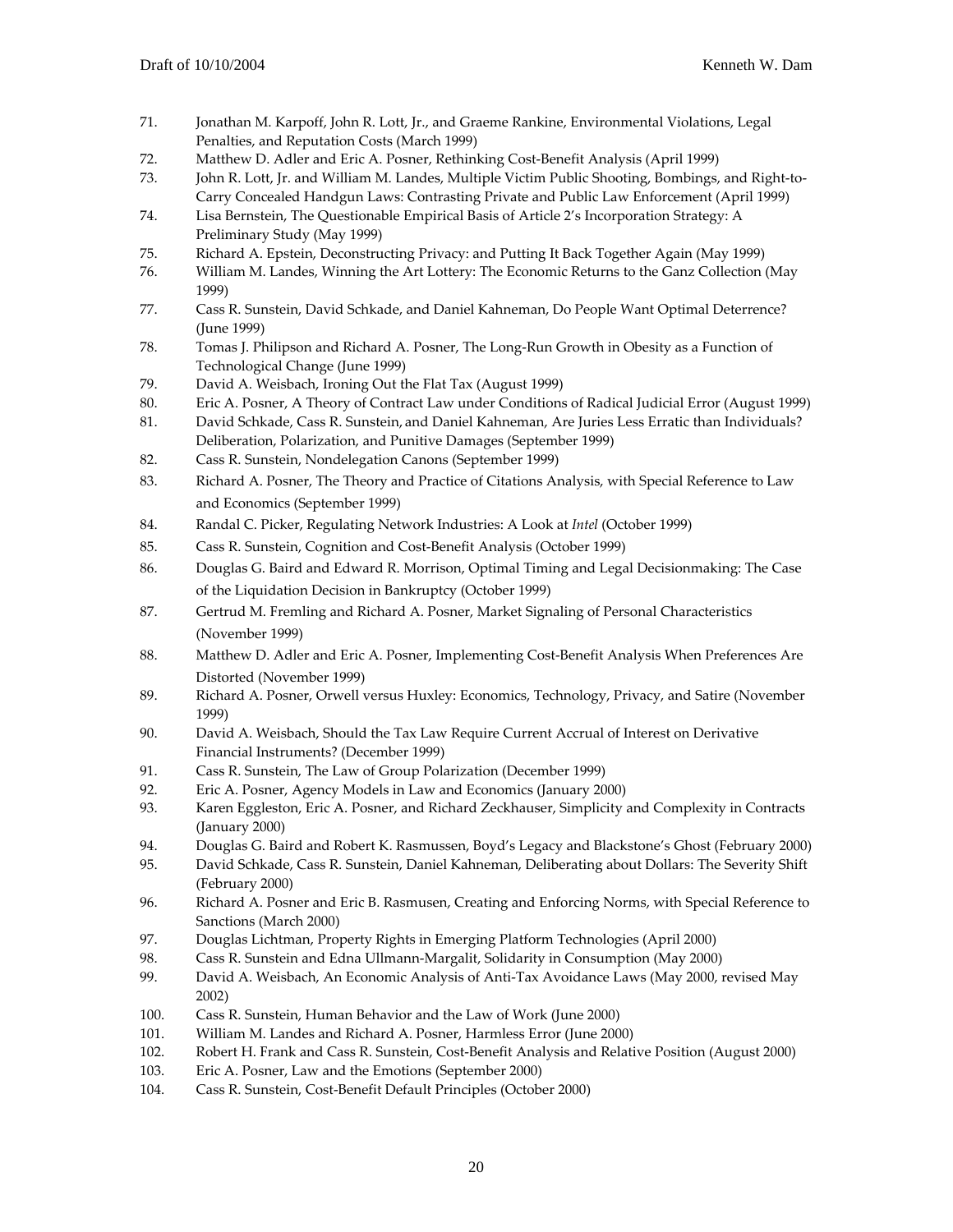- 105. Jack Goldsmith and Alan Sykes, The Dormant Commerce Clause and the Internet (November 2000)
- 106. Richard A. Posner, Antitrust in the New Economy (November 2000)
- 107. Douglas Lichtman, Scott Baker, and Kate Kraus, Strategic Disclosure in the Patent System (November 2000)
- 108. Jack L. Goldsmith and Eric A. Posner, Moral and Legal Rhetoric in International Relations: A Rational Choice Perspective (November 2000)
- 109. William Meadow and Cass R. Sunstein, Statistics, Not Experts (December 2000)
- 110. Saul Levmore, Conjunction and Aggregation (December 2000)
- 111. Saul Levmore, Puzzling Stock Options and Compensation Norms (December 2000)
- 112. Richard A. Epstein and Alan O. Sykes, The Assault on Managed Care: Vicarious Liability, Class Actions and the Patient's Bill of Rights (December 2000)
- 113. William M. Landes, Copyright, Borrowed Images and Appropriation Art: An Economic Approach (December 2000)
- 114. Cass R. Sunstein, Switching the Default Rule (January 2001)
- 115. George G. Triantis, Financial Contract Design in the World of Venture Capital (January 2001)
- 116. Jack Goldsmith, Statutory Foreign Affairs Preemption (February 2001)
- 117. Richard Hynes and Eric A. Posner, The Law and Economics of Consumer Finance (February 2001)
- 118. Cass R. Sunstein, Academic Fads and Fashions (with Special Reference to Law) (March 2001)
- 119. Eric A. Posner, Controlling Agencies with Cost-Benefit Analysis: A Positive Political Theory Perspective (April 2001)
- 120. Douglas G. Baird, Does Bogart Still Get Scale? Rights of Publicity in the Digital Age (April 2001)
- 121. Douglas G. Baird and Robert K. Rasmussen, Control Rights, Priority Rights and the Conceptual Foundations of Corporate Reorganization (April 2001)
- 122. David A. Weisbach, Ten Truths about Tax Shelters (May 2001)
- 123. William M. Landes, What Has the Visual Arts Rights Act of 1990 Accomplished? (May 2001)
- 124. Cass R. Sunstein, Social and Economic Rights? Lessons from South Africa (May 2001)
- 125. Christopher Avery, Christine Jolls, Richard A. Posner, and Alvin E. Roth, The Market for Federal Judicial Law Clerks (June 2001)
- 126. Douglas G. Baird and Edward R. Morrison, Bankruptcy Decision Making (June 2001)
- 127. Cass R. Sunstein, Regulating Risks after ATA (June 2001)
- 128. Cass R. Sunstein, The Laws of Fear (June 2001)
- 129. Richard A. Epstein, In and Out of Public Solution: The Hidden Perils of Property Transfer (July 2001)
- 130. Randal C. Picker, Pursuing a Remedy in *Microsoft*: The Declining Need for Centralized Coordination in a Networked World (July 2001)
- 131. Cass R. Sunstein, Daniel Kahneman, David Schkade, and Ilana Ritov, Predictably Incoherent Judgments (July 2001)
- 132. Eric A. Posner, Courts Should Not Enforce Government Contracts (August 2001)
- 133. Lisa Bernstein, Private Commercial Law in the Cotton Industry: Creating Cooperation through Rules, Norms, and Institutions (August 2001)
- 134. Richard A. Epstein, The Allocation of the Commons: Parking and Stopping on the Commons (August 2001)
- 135. Cass R. Sunstein, The Arithmetic of Arsenic (September 2001)
- 136. Eric A. Posner, Richard Hynes, and Anup Malani, The Political Economy of Property Exemption Laws (September 2001)
- 137. Eric A. Posner and George G. Triantis, Covenants Not to Compete from an Incomplete Contracts Perspective (September 2001)
- 138. Cass R. Sunstein, Probability Neglect: Emotions, Worst Cases, and Law (November 2001)
- 139. Randall S. Kroszner and Philip E. Strahan, Throwing Good Money after Bad? Board Connections and Conflicts in Bank Lending (December 2001)
- 140. Alan O. Sykes, TRIPs, Pharmaceuticals, Developing Countries, and the Doha "Solution" (February 2002)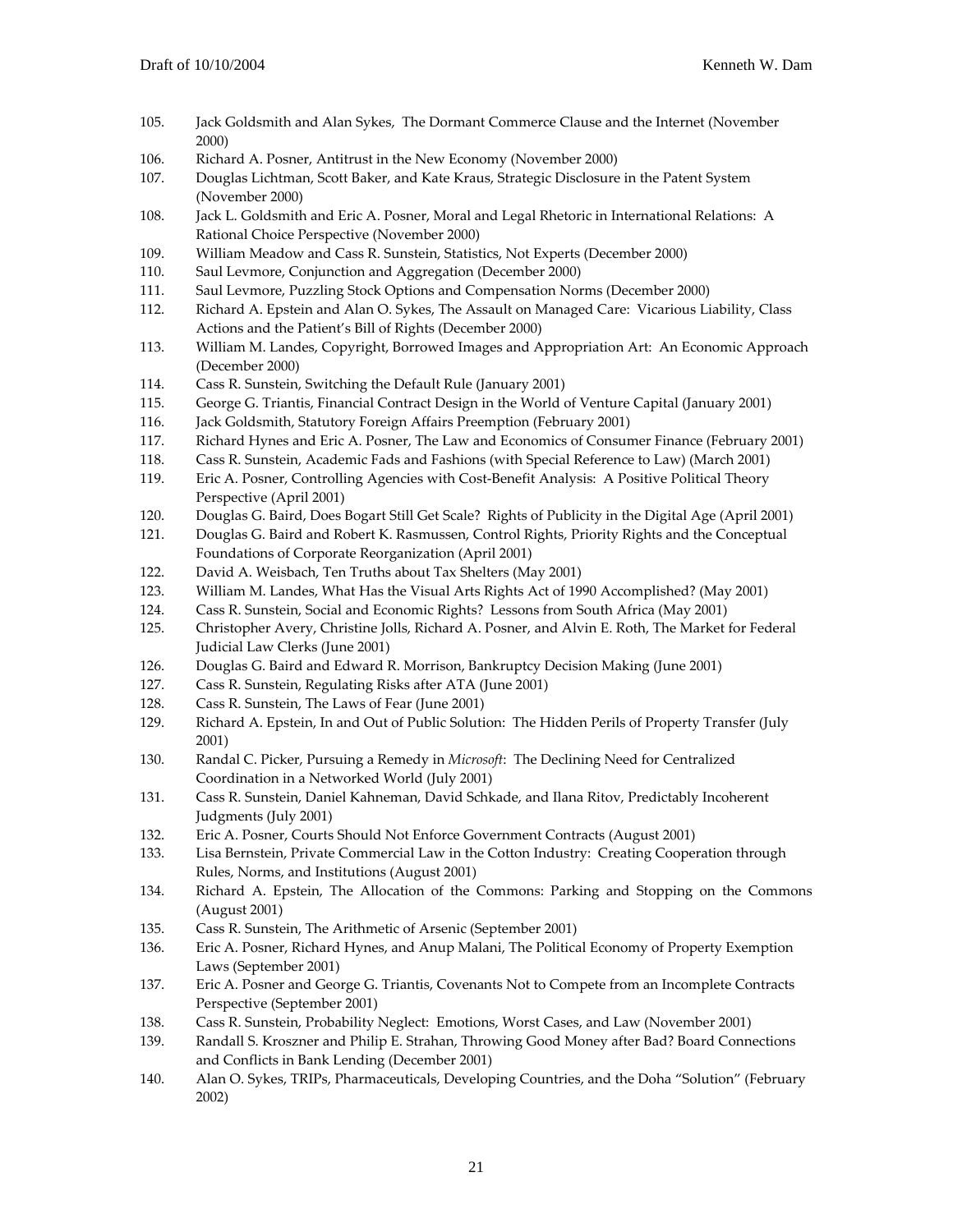- 141. Edna Ullmann-Margalit and Cass R. Sunstein, Inequality and Indignation (February 2002)
- 142. Daniel N. Shaviro and David A. Weisbach, The Fifth Circuit Gets It Wrong in *Compaq v. Commissioner* (February 2002) (Published in *Tax Notes*, January 28, 2002)
- 143. Warren F. Schwartz and Alan O. Sykes, The Economic Structure of Renegotiation and Dispute Resolution in the WTO/GATT System (March 2002, *Journal of Legal Studies* 2002)
- 144. Richard A. Epstein, HIPAA on Privacy: Its Unintended and Intended Consequences (March 2002, forthcoming *Cato Journal*, summer 2002)
- 145. David A. Weisbach, Thinking Outside the Little Boxes (March 2002, *Texas Law Review*)
- 146. Eric A. Posner, Economic Analysis of Contract Law after Three Decades: Success or Failure (March 2002)
- 147. Randal C. Picker, Copyright as Entry Policy: The Case of Digital Distribution (April 2002, The Antitrust Bulletin)
- 148. David A. Weisbach, Taxes and Torts in the Redistribution of Income (April 2002, Coase Lecture February 2002)
- 149. Cass R. Sunstein, Beyond the Precautionary Principle (April 2002)
- 150. Robert W. Hahn and Cass R. Sunstein, A New Executive Order for Improving Federal Regulation? Deeper and Wider Cost-Benefit Analysis (April 2002)
- 151. Douglas Lichtman, Copyright as a Rule of Evidence (May 2002, updated January 2003)
- 152. Richard A. Epstein, Steady the Course: Property Rights in Genetic Material (May 2002; revised March 2003)
- 153. Jack Goldsmith and Cass R. Sunstein, Military Tribunals and Legal Culture: What a Difference Sixty Years Makes (June 2002)
- 154. William M. Landes and Richard A. Posner, Indefinitely Renewable Copyright (July 2002)
- 155. Anne Gron and Alan O. Sykes, Terrorism and Insurance Markets: A Role for the Government as Insurer? (July 2002)
- 156. Cass R. Sunstein and Adrian Vermeule, Interpretation and Institutions (July 2002)
- 157. Cass R. Sunstein, The Rights of Animals: A Very Short Primer (August 2002)
- 158. Cass R. Sunstein, Avoiding Absurdity? A New Canon in Regulatory Law (with Notes on Interpretive Theory) (August 2002)
- 159. Randal C. Picker, From Edison to the Broadcast Flag: Mechanisms of Consent and Refusal and the Propertization of Copyright (September 2002)
- 160. Eric A. Posner, A Theory of the Laws of War (September 2002)
- 161 Eric A. Posner, Probability Errors: Some Positive and Normative Implications for Tort and Contract Law (September 2002)
- 162. Lior Jacob Strahilevitz, Charismatic Code, Social Norms, and the Emergence of Cooperation on the File-Swapping Networks (September 2002)
- 163. David A. Weisbach, Does the X-Tax Mark the Spot? (September 2002)
- 164. Cass R. Sunstein, Conformity and Dissent (September 2002)
- 165. Cass R. Sunstein, Hazardous Heuristics (October 2002)
- 166. Douglas Lichtman, Uncertainty and the Standard for Preliminary Relief (October 2002)
- 167. Edward T. Swaine, Rational Custom (November 2002)
- 168. Julie Roin, Truth in Government: Beyond the Tax Expenditure Budget (November 2002)
- 169. Avraham D. Tabbach, Criminal Behavior: Sanctions and Income Taxation: An Economic Analysis (November 2002)
- 170. Richard A. Epstein, In Defense of "Old" Public Health: The Legal Framework for the Regulation of Public Health (December 2002)
- 171. Richard A. Epstein, Animals as Objects, or Subjects, of Rights (December 2002)
- 172. David A. Weisbach, Taxation and Risk-Taking with Multiple Tax Rates (December 2002)
- 173. Douglas G. Baird and Robert K. Rasmussen, The End of Bankruptcy (December 2002)
- 174. Richard A. Epstein, Into the Frying Pan: Standing and Privity under the Telecommunications Act of 1996 and Beyond (December 2002)
- 175. Douglas G. Baird, In Coase's Footsteps (January 2003)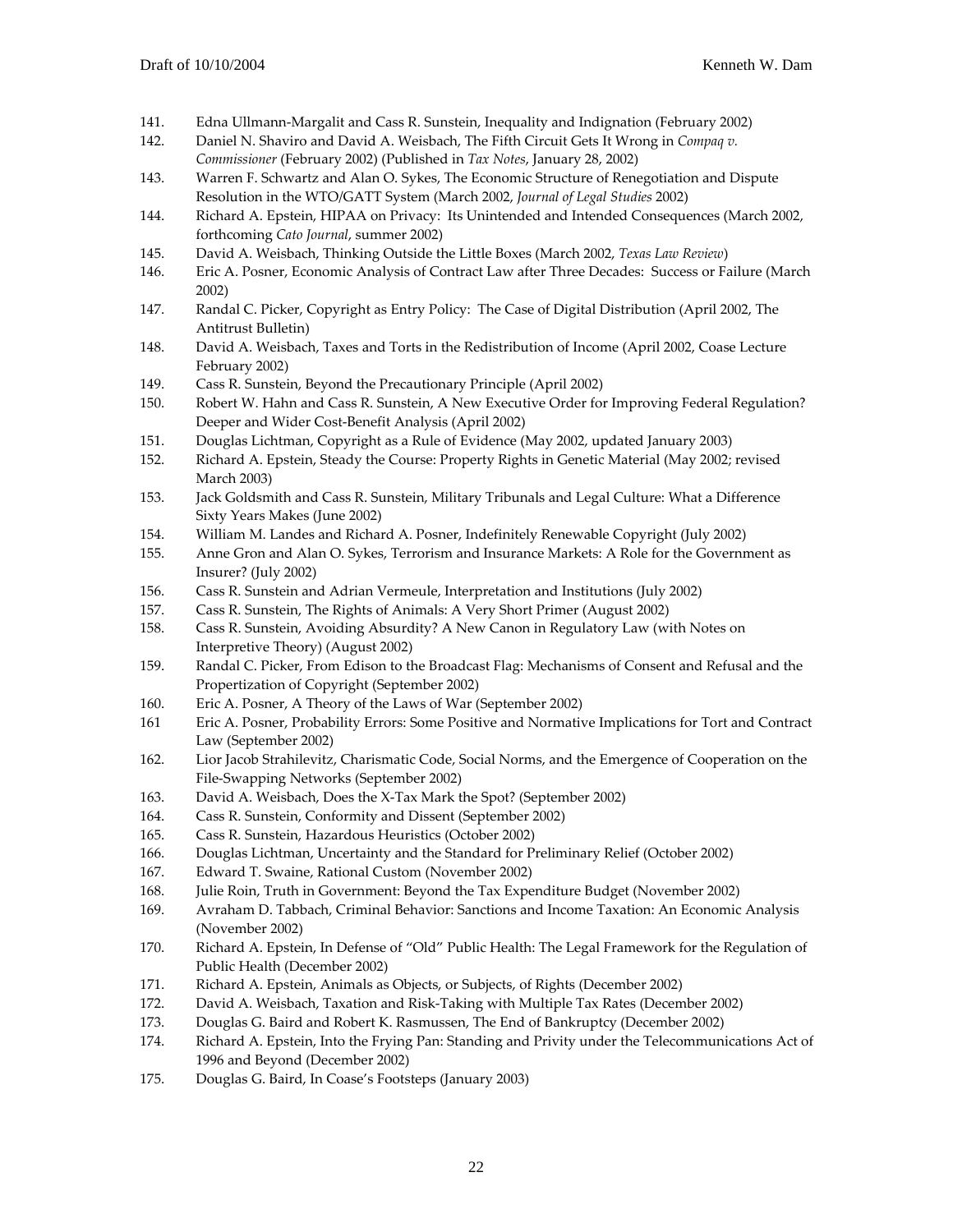- 176. David A. Weisbach, Measurement and Tax Depreciation Policy: The Case of Short-Term Assets (January 2003)
- 177. Randal C. Picker, Understanding Statutory Bundles: Does the Sherman Act Come with the 1996 Telecommunications Act? (January 2003)
- 178. Douglas Lichtman and Randal C. Picker, Entry Policy in Local Telecommunications: *Iowa Utilities* and *Verizon* (January 2003)
- 179. William Landes and Douglas Lichtman, Indirect Liability for Copyright Infringement: An Economic Perspective (February 2003)
- 180. Cass R. Sunstein, Moral Heuristics (March 2003)
- 181. Amitai Aviram, Regulation by Networks (March 2003)
- 182. Richard A. Epstein, Class Actions: Aggregation, Amplification *and* Distortion (April 2003)
- 183. Richard A. Epstein, The "Necessary" History of Property and Liberty (April 2003)
- 184. Eric A. Posner, Transfer Regulations and Cost-Effectiveness Analysis (April 2003)
- 185. Cass R. Sunstein and Richard H. Thaler, Libertarian Paternalizm Is Not an Oxymoron (May 2003)
- 186. Alan O. Sykes, The Economics of WTO Rules on Subsidies and Countervailing Measures (May 2003)
- 187. Alan O. Sykes, The Safeguards Mess: A Critique of WTO Jurisprudence (May 2003)
- 188. Alan O. Sykes, International Trade and Human Rights: An Economic Perspective (May 2003)
- 189. Saul Levmore and Kyle Logue, Insuring against Terrorism—and Crime (June 2003)
- 190. Richard A. Epstein, Trade Secrets as Private Property: Their Constitutional Protection (June 2003)
- 191. Cass R. Sunstein, Lives, Life-Years, and Willingness to Pay (June 2003)
- 192. Amitai Aviram, The Paradox of Spontaneous Formation of Private Legal Systems (July 2003)
- 193. Robert Cooter and Ariel Porat, Decreasing Liability Contracts (July 2003)
- 194. David A. Weisbach and Jacob Nussim, The Integration of Tax and Spending Programs (September 2003)
- 195. William L. Meadow, Anthony Bell, and Cass R. Sunstein, Statistics, Not Memories: What Was the Standard of Care for Administering Antenatal Steroids to Women in Preterm Labor between 1985 and 2000? (September 2003)
- 196. Cass R. Sunstein, What Did *Lawrence* Hold? Of Autonomy, Desuetude, Sexuality, and Marriage (September 2003)
- 197. Randal C. Picker, The Digital Video Recorder: Unbundling Advertising and Content (September 2003)
- 198. Cass R. Sunstein, David Schkade, and Lisa Michelle Ellman, Ideological Voting on Federal Courts of Appeals: A Preliminary Investigation (September 2003)
- 199. Avraham D. Tabbach, The Effects of Taxation on Income Producing Crimes with Variable Leisure Time (October 2003)
- 200. Douglas Lichtman, Rethinking Prosecution History Estoppel (October 2003)
- 201. Douglas G. Baird and Robert K. Rasmussen, Chapter 11 at Twilight (October 2003)
- 202. David A. Weisbach, Corporate Tax Avoidance (January 2004)
- 203. David A. Weisbach, The (Non)Taxation of Risk (January 2004)
- 204. Richard A. Epstein, Liberty versus Property? Cracks in the Foundations of Copyright Law (April 2004)
- 205. Lior Jacob Strahilevitz, The Right to Destroy (January 2004)
- 206. Eric A. Posner and John C. Yoo, A Theory of International Adjudication (February 2004)
- 207. Cass R. Sunstein, Are Poor People Worth Less Than Rich People? Disaggregating the Value of Statistical Lives (February 2004)
- 208. Richard A. Epstein, Disparities and Discrimination in Health Care Coverage; A Critique of the Institute of Medicine Study (March 2004)
- 209. Richard A. Epstein and Bruce N. Kuhlik, Navigating the Anticommons for Pharmaceutical Patents: Steady the Course on Hatch-Waxman (March 2004)
- 210. Richard A. Esptein, The Optimal Complexity of Legal Rules (April 2004)
- 211. Eric A. Posner and Alan O. Sykes, Optimal War and *Jus Ad Bellum* (April 2004)
- 212. Alan O. Sykes, The Persistent Puzzles of Safeguards: Lessons from the Steel Dispute (May 2004)